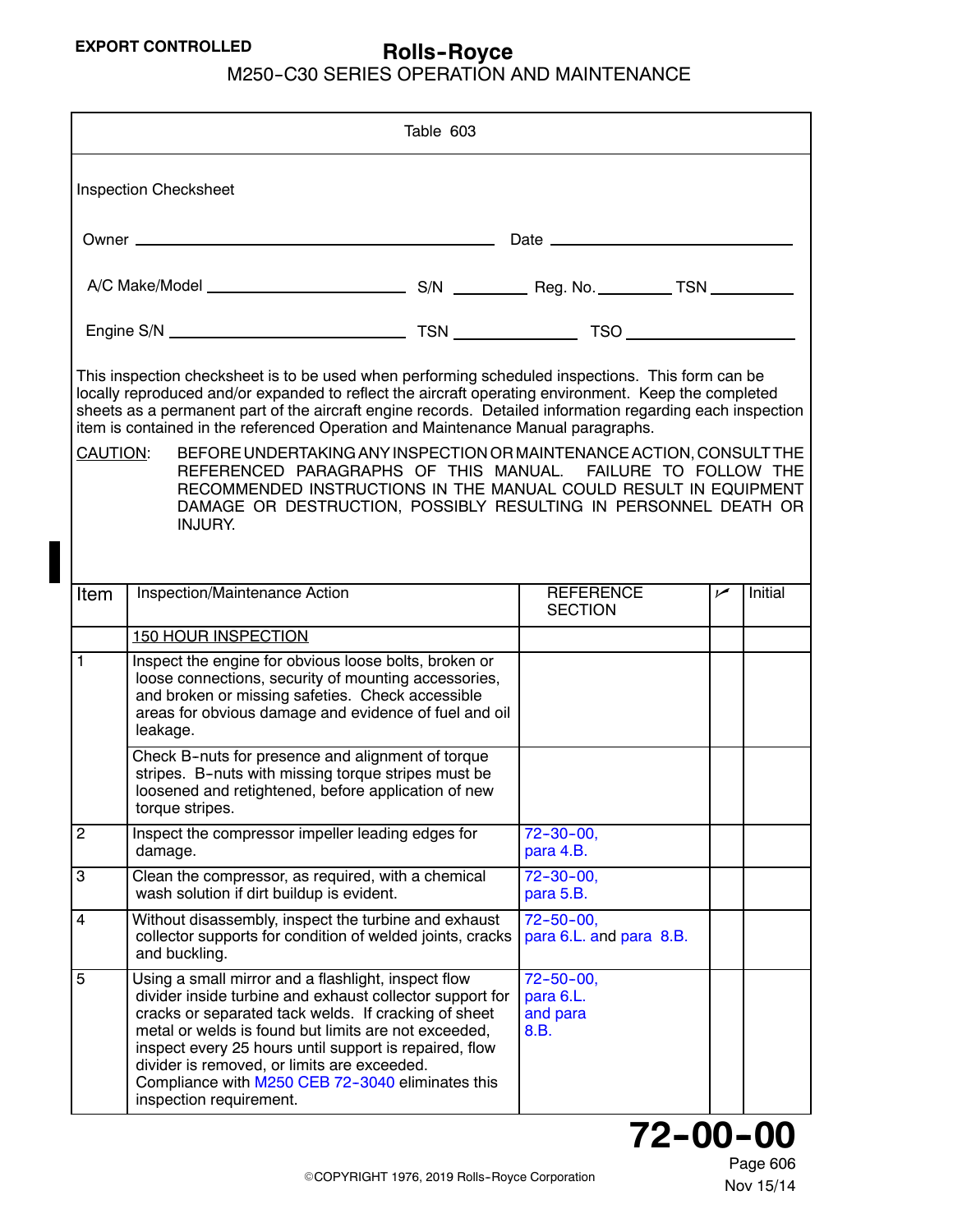M250-C30 SERIES OPERATION AND MAINTENANCE

<span id="page-1-0"></span>

| TABLE 603 (cont) |                                                                                                                                                                                                                                                                                                                                                                                                                                                                                                                                                                              |                                                                           |     |         |
|------------------|------------------------------------------------------------------------------------------------------------------------------------------------------------------------------------------------------------------------------------------------------------------------------------------------------------------------------------------------------------------------------------------------------------------------------------------------------------------------------------------------------------------------------------------------------------------------------|---------------------------------------------------------------------------|-----|---------|
| Item             | Inspection/Maintenance Action                                                                                                                                                                                                                                                                                                                                                                                                                                                                                                                                                | <b>REFERENCE</b><br><b>SECTION</b>                                        | مما | Initial |
|                  | 150 HOUR INSPECTION (cont)                                                                                                                                                                                                                                                                                                                                                                                                                                                                                                                                                   |                                                                           |     |         |
| 6                | Inspect the engine fuel system for evidence of leakage.<br>Check condition and security of fittings and tubing.<br>Check fuel control lever for freedom of operation and<br>full travel. Check condition and security of all linkages.                                                                                                                                                                                                                                                                                                                                       | $73 - 00 - 00,$<br>para 2.A.                                              |     |         |
| 7                | Inspect the engine mounts for condition and<br>security.                                                                                                                                                                                                                                                                                                                                                                                                                                                                                                                     |                                                                           |     |         |
| 8                | Perform a detailed visual inspection of the outer<br>combustion case. Using a bright light (flashlight or<br>equivalent), inspect all weld areas for cracks. Outer<br>combustion cases without brazed reinforcement wire<br>patches, comply with inspection requirements of M250<br>CEB-A-72-3115.                                                                                                                                                                                                                                                                           | $72 - 40 - 00$ ,<br>para 2.B.(1)                                          |     |         |
| 9                | Inspect electrical harness for loose, chafed, frayed, or<br>broken wires and loose connectors.                                                                                                                                                                                                                                                                                                                                                                                                                                                                               |                                                                           |     |         |
| 10               | For aircraft with external energy absorbing ring installed,<br>inspect ring upper bracket for cracks.<br>Reference M250 CEB-A-72-3124, Revision No. 2                                                                                                                                                                                                                                                                                                                                                                                                                        |                                                                           |     |         |
|                  | CAUTION: NORMAL ENGINES USE A MINIMAL AMOUNT OF OIL. HOWEVER,<br>ANY SUDDEN INCREASE IN OIL CONSUMPTION IS INDICATIVE OF OIL<br>SYSTEM PROBLEMS AND MUST BE CORRECTED.                                                                                                                                                                                                                                                                                                                                                                                                       |                                                                           |     |         |
| 11               | Check oil supply level.<br>If the engine has been idle for more than 15 minutes,<br>motor the engine for 30 seconds to scavenge any oil<br>that can have drained into the gearbox from the oil<br>tank. Failure to completely scavenge the oil from the<br>gearbox will cause a false indication of high oil<br>consumption. See Post Flight Check No. 3.                                                                                                                                                                                                                    | $72 - 00 - 00$ ,<br>Table 101<br>Trouble-shooting,<br>items 17<br>and 18. |     |         |
|                  | NOTE:<br>Check oil supply level within 15 minutes of engine shutdown.                                                                                                                                                                                                                                                                                                                                                                                                                                                                                                        |                                                                           |     |         |
| 12               | Inspect for extension of impending oil filter bypass<br>indicator. If indicator is extended, clean oil filter.<br>It is possible for the impending oil filter bypass<br>indicator to extend during a start of a cold soaked<br>engine, giving an erroneous indication of a dirty oil<br>filter. If the impending filter bypass indicator is<br>extended, run the engine until the oil is at operating<br>temperature and push the indicator button in. If the<br>button remains in throughout the normal speed range<br>of the engine, the filter does not require cleaning. | $72 - 60 - 00$ ,<br>PARA 1.C.                                             |     |         |



Page 607 Nov 15/08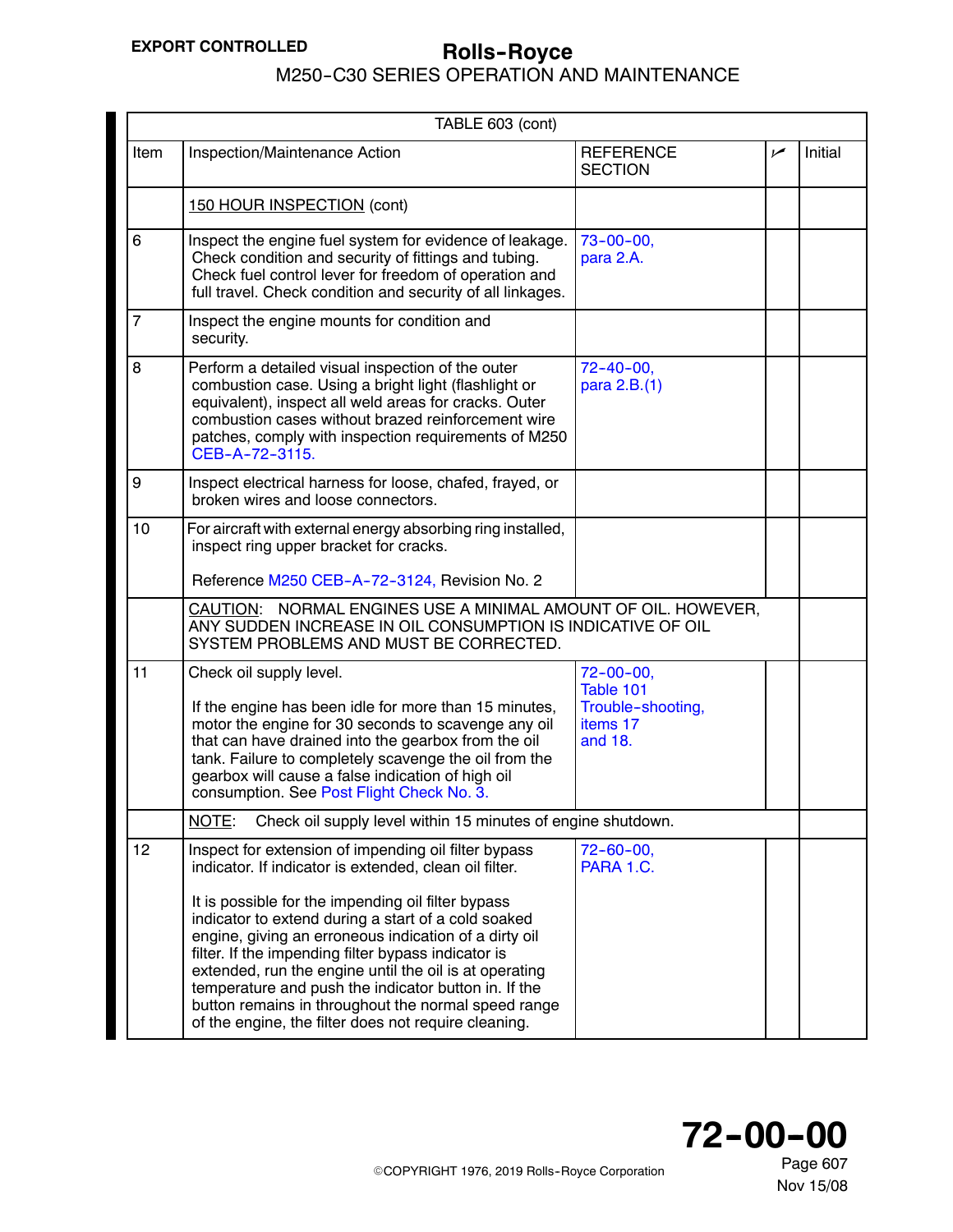<span id="page-2-0"></span>

|      | TABLE 603 (cont)                                                                                                                                                                                                                                                                                                                                                                                                                                                                                                                     |                                                                  |     |         |  |
|------|--------------------------------------------------------------------------------------------------------------------------------------------------------------------------------------------------------------------------------------------------------------------------------------------------------------------------------------------------------------------------------------------------------------------------------------------------------------------------------------------------------------------------------------|------------------------------------------------------------------|-----|---------|--|
| Item | Inspection/Maintenance Action                                                                                                                                                                                                                                                                                                                                                                                                                                                                                                        | <b>REFERENCE</b><br><b>SECTION</b>                               | مما | Initial |  |
|      | 150 HOUR INSPECTION (cont)                                                                                                                                                                                                                                                                                                                                                                                                                                                                                                           |                                                                  |     |         |  |
|      | CAUTION:<br>WHEN THERE IS EVIDENCE THE AIRFRAME OR ENGINE FUEL FILTER HAS<br>BEEN BYPASSED, THE GAS PRODUCER FUEL CONTROL INLET FILTER AND<br>THE FUEL NOZZLE FILTER, MUST BE CLEANED. (REFER TO SPECIAL IN-<br>SPECTIONS, 72-00-00, TABLE 608.) IF ANY CONTAMINATION IS FOUND IN<br>THE FUEL NOZZLE FILTER, THE FUEL CONTROL MUST BE SENT TO AN<br>AUTHORIZED REPAIR FACILITY FOR INTERNAL CLEANING. REFERENCE<br>MUST ALSO BE MADE TO THE AIRFRAME MAINTENANCE MANUAL FOR<br>FUEL SYSTEM MAINTENANCE FOLLOWING FUEL CONTAMINATION. |                                                                  |     |         |  |
| 13   | Inspect for extension of impending fuel filter bypass<br>indicator. If indicator is extended, replace fuel filter.                                                                                                                                                                                                                                                                                                                                                                                                                   | $73 - 10 - 05$ ,<br>PARA 2.                                      |     |         |  |
|      | Inspect fuel filter in the fuel control and the filter in the<br>fuel nozzle. Ground run engine to assure proper<br>operation of control system.                                                                                                                                                                                                                                                                                                                                                                                     | $73 - 20 - 02$ ,<br>PARA 5.A.                                    |     |         |  |
| 13.A | Clean and inspect the fuel nozzle. If no airframe<br>mounted fuel filter is installed, inspect the fuel nozzle<br>filter. Install fuel nozzle with proper number of spacers.                                                                                                                                                                                                                                                                                                                                                         | $73 - 10 - 03$                                                   |     |         |  |
| 14   | Record component changes, inspections, and<br>compliance with technical instructions as required.<br>Report engine difficulties to Rolls-Royce and/or<br>Authorized Maintenance Center (AMC) on a Field<br>Service Report (FSR) submitted on FAST @<br><https: fast.aeromanager-online.com=""> as required.</https:>                                                                                                                                                                                                                 |                                                                  |     |         |  |
| 15   | Without disassembly, check the compressor discharge<br>air tubes. Inspect for air leaks, dents, cracks, chafing,<br>and proper clamping.                                                                                                                                                                                                                                                                                                                                                                                             | $72 - 40 - 00$ ,<br><b>Table 203.</b>                            |     |         |  |
| 16   | Inspect compressor scroll for cracks. Pay particular<br>attention to welded areas.                                                                                                                                                                                                                                                                                                                                                                                                                                                   | Not allowed. Remove<br>and replace with new or<br>repaired part. |     |         |  |
| 17   | Clean the burner drain valve. Ensure that the airframe<br>overboard is clear. Refer to aircraft manual for<br>maintenance procedures.                                                                                                                                                                                                                                                                                                                                                                                                | $72 - 40 - 00$ ,<br>PARA 3.                                      |     |         |  |
| 18   | Inspect the anti-icing, bleed air, and overspeed solenoid<br>valves for loose, chafed, frayed or broken wires, loose<br>connections and security of attachment.                                                                                                                                                                                                                                                                                                                                                                      |                                                                  |     |         |  |
| 19   | Inspect the horizontal and vertical firewall shields for<br>cracks.<br>Continued sheet metal or tube cracking can be an<br>indication of excessive engine, engine accessory, or<br>airframe vibration.                                                                                                                                                                                                                                                                                                                               | 72-50-00, PARA 6.K.                                              |     |         |  |

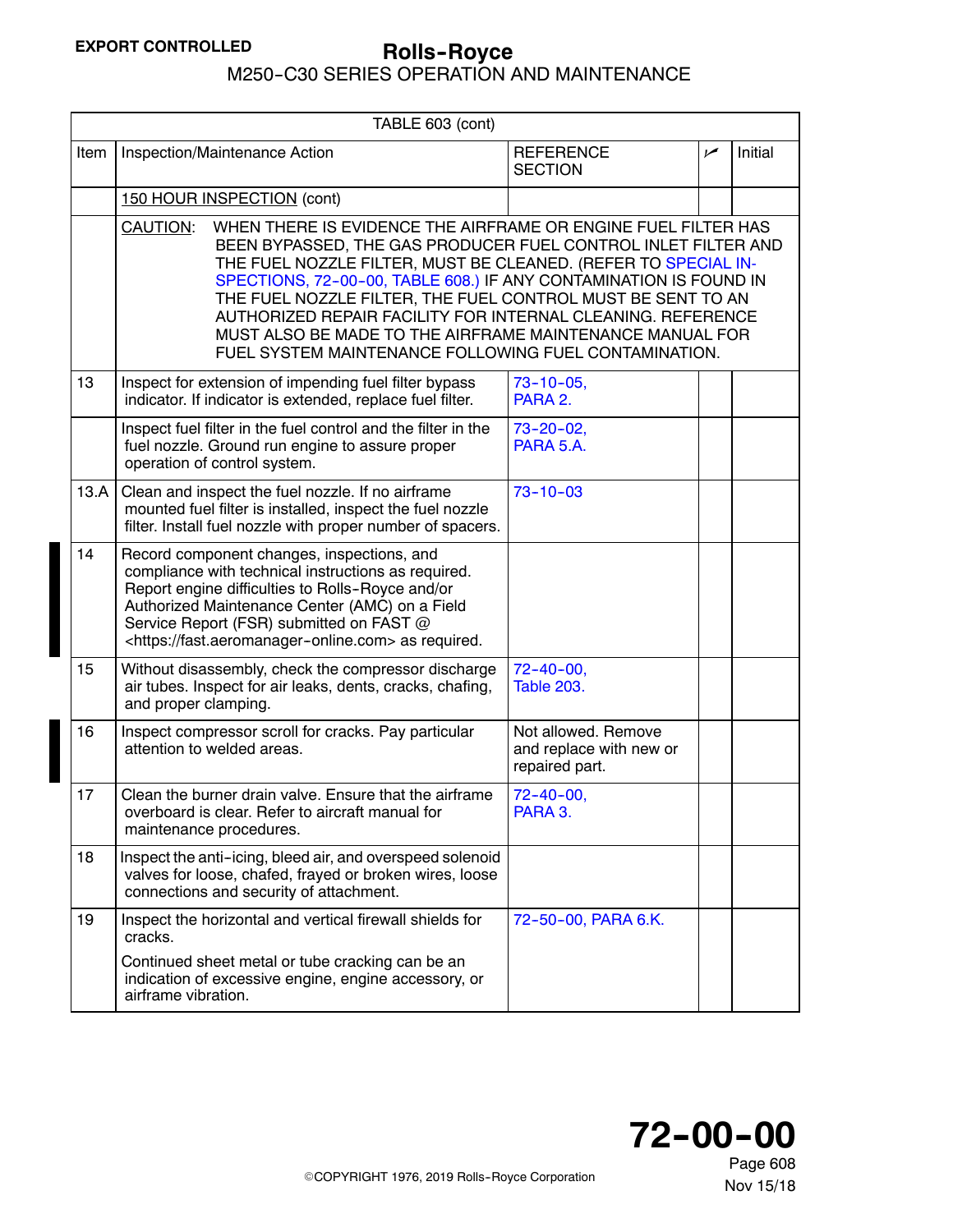M250-C30 SERIES OPERATION AND MAINTENANCE

<span id="page-3-0"></span>

|      | TABLE 603 (cont)                                                                                                                                        |                                                                     |     |         |  |
|------|---------------------------------------------------------------------------------------------------------------------------------------------------------|---------------------------------------------------------------------|-----|---------|--|
| Item | Inspection/Maintenance Action                                                                                                                           | <b>REFERENCE</b><br><b>SECTION</b>                                  | سما | Initial |  |
|      | 150 HOUR INSPECTION (cont)                                                                                                                              |                                                                     |     |         |  |
| 20   | Check fuel control and power turbine governor for<br>proper rigging.                                                                                    | $73 - 20 - 01$ ,<br>PARA 2.C.<br>and<br>$73 - 20 - 02$<br>PARA 2.C. |     |         |  |
| 21   | On power and accessory gearbox cover, check the<br>applied torque on all turbine and exhaust collector<br>support-to-gearbox retaining nuts.            | $72 - 50 - 00$ ,<br>PARA 1.B.                                       |     |         |  |
|      | Torque must be 120-150 lb in. $(14-17 \text{ N} \cdot \text{m})$ .<br>Compliance with M250 CEB-72-3017 cancels this<br>periodic inspection requirement. |                                                                     |     |         |  |
| 22   | Remove, clean, operationally test, and reinstall the<br>magnetic drain plugs:                                                                           | $72 - 00 - 00$ ,<br>PARA 8.E.                                       |     |         |  |
|      | Standard type - examine the chip<br>a.<br>detector end of the plugs for cracks.                                                                         |                                                                     |     |         |  |
|      | b.<br>Quick disconnect - examine the locking<br>pins and flanged inserts for wear.                                                                      |                                                                     |     |         |  |
|      | Torque 60-80 lb in. (6.8-9.0 Nm). No cracks are                                                                                                         |                                                                     |     |         |  |
|      | permitted. Examine each chip detector separately.                                                                                                       |                                                                     |     |         |  |
| 23   | Inspect ignition lead for burning, chafing or cracking of<br>conduit. Also, check for loose connectors and/or<br>broken lockwire.                       | $74 - 20 - 02$ ,<br>PARA 2.                                         |     |         |  |
|      | Perform operational check of ignitors.                                                                                                                  | $74 - 20 - 01$ ,<br>PARA 2.B.                                       |     |         |  |
| 24   | Remove, inspect, clean and reinstall the oil filter.                                                                                                    | $72 - 60 - 00$ .<br>PARA 1.C.                                       |     |         |  |
| 25   | Measure and record power turbine support pressure oil   72-50-00,<br>nozzle flow from scavenge oil strut. Record and retain<br>flow record.             | PARA 6.E.                                                           |     |         |  |
|      | Flow                                                                                                                                                    |                                                                     |     |         |  |
|      | Compare with previous flow. Any large deviation<br>could indicate carbon buildup.                                                                       |                                                                     |     |         |  |
|      | While motoring $N_1$ to 16-18% the minimum flow is<br>90cc in 15 seconds.                                                                               |                                                                     |     |         |  |

Nov 15/08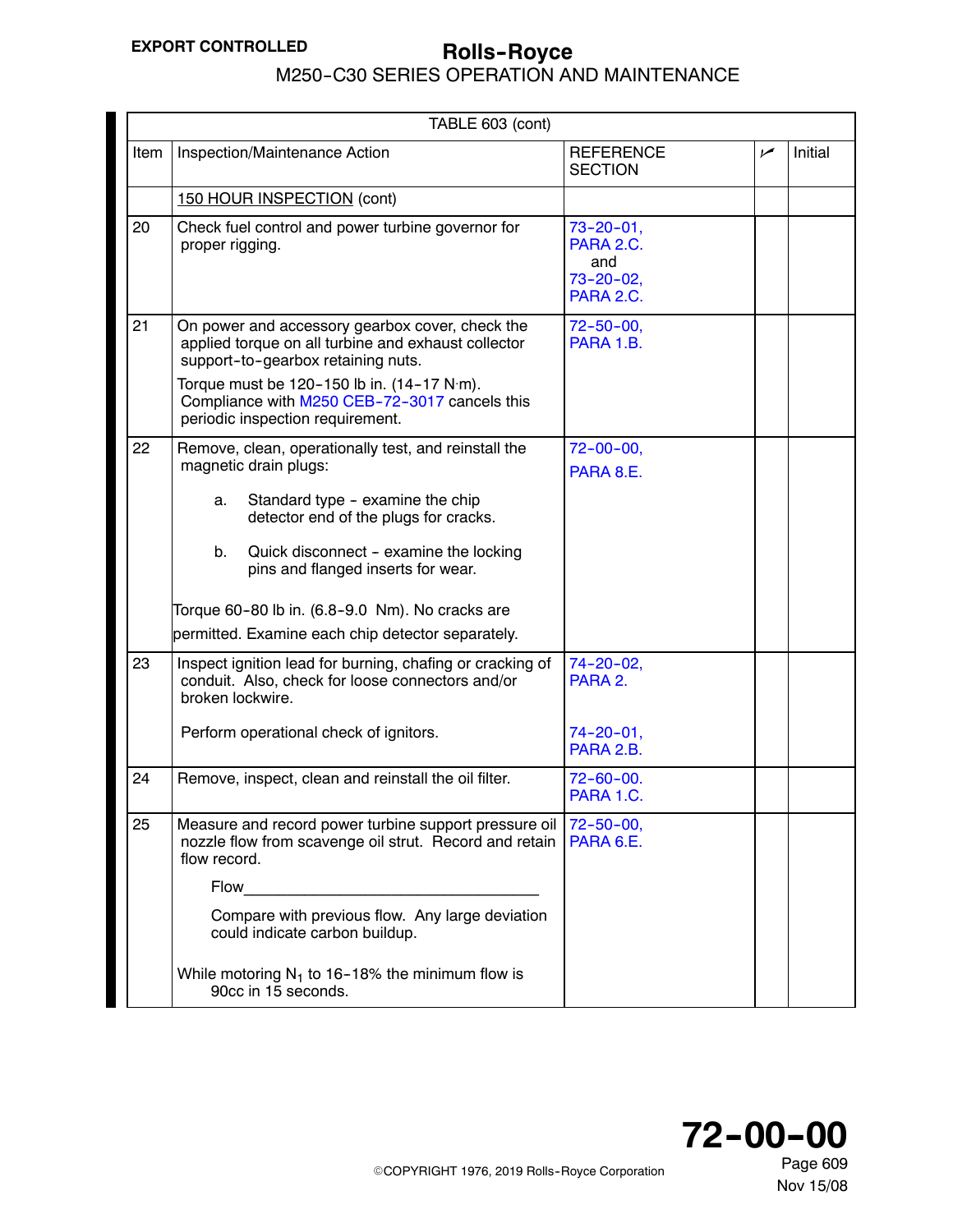M250-C30 SERIES OPERATION AND MAINTENANCE

<span id="page-4-0"></span>

|      | TABLE 603 (cont)                                                                                                                                                                                                                                                                                                                                                                                                                       |                                                       |     |         |  |
|------|----------------------------------------------------------------------------------------------------------------------------------------------------------------------------------------------------------------------------------------------------------------------------------------------------------------------------------------------------------------------------------------------------------------------------------------|-------------------------------------------------------|-----|---------|--|
| Item | Inspection/Maintenance Action                                                                                                                                                                                                                                                                                                                                                                                                          | <b>REFERENCE</b><br><b>SECTION</b>                    | مما | Initial |  |
|      | 150 HOUR INSPECTION (cont)                                                                                                                                                                                                                                                                                                                                                                                                             |                                                       |     |         |  |
| 26   | Drain the oil system and refill.                                                                                                                                                                                                                                                                                                                                                                                                       | $72 - 00 - 00,$<br><b>PARA 8.D.,</b><br>Engine-       |     |         |  |
|      | Oil changed at:                                                                                                                                                                                                                                                                                                                                                                                                                        | Servicing.                                            |     |         |  |
|      | 150 hours:<br>300 hours:                                                                                                                                                                                                                                                                                                                                                                                                               |                                                       |     |         |  |
|      | 150 hours or 6 months max. time limit.                                                                                                                                                                                                                                                                                                                                                                                                 |                                                       |     |         |  |
|      | NOTE:<br>With an STC approved external scavenge filter, the oil change interval is 300 hours or 6<br>months.                                                                                                                                                                                                                                                                                                                           |                                                       |     |         |  |
|      | Use an approved high thermal stability (HTS) oil. The oil change interval is 300 hours or<br>NOTE:<br>12 months.                                                                                                                                                                                                                                                                                                                       |                                                       |     |         |  |
|      | With an STC approved external scavenge oil filter, and using approved high thermal<br>NOTE:<br>stability (HTS) oil. The oil change interval is 600 hours or 12 months.                                                                                                                                                                                                                                                                 |                                                       |     |         |  |
|      | NOTE:<br>Refer to M250 CSL-3126, Recommended Sequence, Engine Oil Change for additional<br>instructions.                                                                                                                                                                                                                                                                                                                               |                                                       |     |         |  |
| 27   | Service oil filter.                                                                                                                                                                                                                                                                                                                                                                                                                    | $72 - 60 - 00$ ,<br>PARA 1.C.                         |     |         |  |
|      | If excessive carbon is found in the filter, inspect the<br>scavnge and pressure oil system. Refer to 72-50-00<br>PARA 6.E., 6.F., 6.G., 6.H., 7.A., and 7.B.                                                                                                                                                                                                                                                                           |                                                       |     |         |  |
| 28   | Inspect $P_c$ filter for proper clamping and security                                                                                                                                                                                                                                                                                                                                                                                  | $73 - 20 - 03$                                        |     |         |  |
| 29   | Without disassembly or removal of the P <sub>c</sub> filter<br>assembly from the mounting bracket, inspect using a<br>10X magnification and a bright light to detect any<br>signs of cracks, paying particular attention to both of<br>the end fittings at their junction with the end walls. If<br>cracks are detected, remove assembly and comply<br>with M250 CEB-A-75-3017.                                                        |                                                       |     |         |  |
|      | Compliance with M250 CEB-A-75-3017 eliminates this inspection<br>NOTE:<br>requirment.                                                                                                                                                                                                                                                                                                                                                  |                                                       |     |         |  |
| 30   | Visually inspect the outer combustion case (sheet metal<br>and weld seams) for cracks. Pay particular attention<br>to the weld seams in the area of the igniter plugs,<br>dummy plug, drain valves, fuel nozzle bosses, armpit<br>braze patch and adjacent areas. Use a bright light<br>and mirror as necessary. The OCC does not have to<br>be removed. Perform a Leak Tec check for installed<br>OCC's and an FPI for removed OCC's. | $72 - 40 - 00$<br>Para $2.B.(1), (2), (3)$ and<br>(4) |     |         |  |

Page 610

**72--00--00**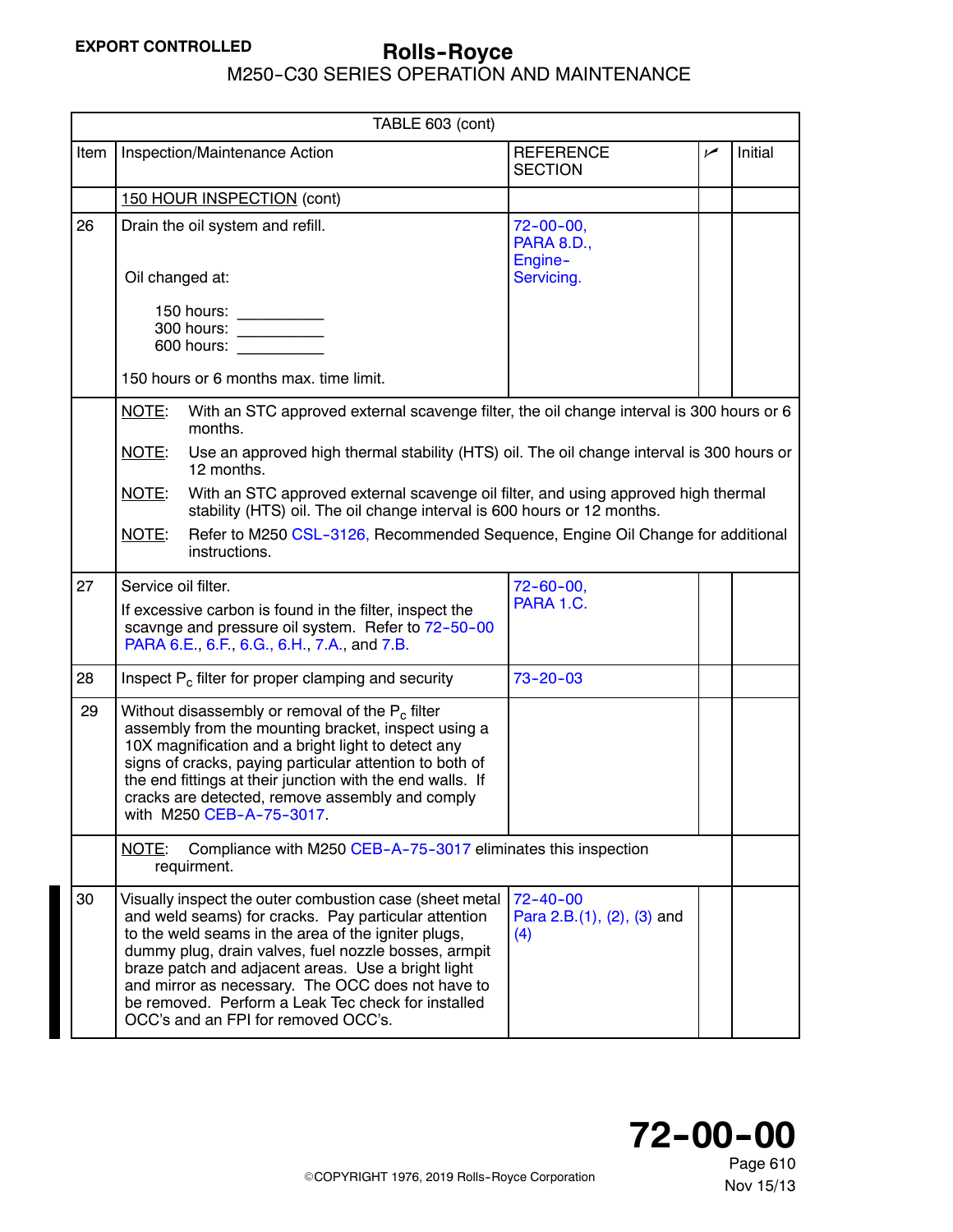M250-C30 SERIES OPERATION AND MAINTENANCE

| TABLE 604      |                                                                                                                                                                          |                                                                         |     |         |  |
|----------------|--------------------------------------------------------------------------------------------------------------------------------------------------------------------------|-------------------------------------------------------------------------|-----|---------|--|
| Item           | Inspection/Maintenance Action                                                                                                                                            | <b>REFERENCE</b><br><b>SECTION</b>                                      | مما | Initial |  |
|                | <b>300 HOUR INSPECTION</b>                                                                                                                                               |                                                                         |     |         |  |
|                | In addition to the 150 hour inspection items, perform the<br>following:                                                                                                  |                                                                         |     |         |  |
| $\mathbf{1}$   | Inspect compressor mount for cracks.                                                                                                                                     | 72-00-00, PARA 1.A.<br>(3),<br>Engine-Inspection/Check<br>$\mathbf{.3}$ |     |         |  |
| $\overline{c}$ | Clean power turbine support scavenge oil strut.                                                                                                                          | $72 - 50 - 00$ ,<br>PARA 6.G.                                           |     |         |  |
| 3              | Clean external sump.                                                                                                                                                     | $72 - 50 - 00$ ,<br>PARA 6.G.                                           |     |         |  |
| 4              | Clean No. 1 bearing oil pressure reducer.                                                                                                                                | $72 - 30 - 00,$<br>PARA 2.A. (1)                                        |     |         |  |
| 5              | Clean pressure oil fitting screen assembly.                                                                                                                              | $72 - 50 - 00$<br>PARA 6.G.                                             |     |         |  |
|                | <b>CAUTION</b><br>EXTREME CARE MUST BE EXERCISED TO PREVENT TWISTING<br>OF OIL NOZZLE DURING REMOVAL. DO NOT ATTEMPT TO<br>STRAIGHTEN OR REUSE IF TWISTED.               |                                                                         |     |         |  |
| 6              | Clean power turbine pressure oil nozzle.                                                                                                                                 | $72 - 50 - 00$ ,<br>PARA 6.G.                                           |     |         |  |
| $\overline{7}$ | Remove and disassemble fuel nozzle. Clean and<br>inspect fuel nozzle filter assembly. Assemble and<br>install fuel nozzle.                                               | $73 - 10 - 03$                                                          |     |         |  |
| 8              | Remove, inspect, and reinstall the turbine pressure oil<br>check valve.                                                                                                  | 72-60-00, PARA 2.K.                                                     |     |         |  |
|                | Check Valve P/N 23074872 and subsequent part numbers are not applicable<br>NOTE:<br>to this inspection (these valves are considered "ON CONDITION").                     |                                                                         |     |         |  |
| 9              | Inspect the fourth-stage turbine wheel-to-exhaust<br>collector inner cone clearance.                                                                                     | $72 - 00 - 00,$<br>PARA 1.A.<br>(4), Engine-<br>Inspection/<br>Check.   |     |         |  |
|                | Compliance with M250 CEB 72-3044 eliminates this inspection requirement.<br>NOTE:                                                                                        |                                                                         |     |         |  |
| 10             | Inspect the rear engine mount for security and<br>excessivebearing wear.                                                                                                 | 72-00-00, PARA 1.A.<br>(5),<br>Engine-Inspection/Check                  |     |         |  |
| 11             | Remove, clean inspect and reinstall the P <sub>c</sub> filter. If<br>engine performance deteriorates, P <sub>c</sub> filter cleaning<br>interval can have to be reduced. | $73 - 20 - 03$<br><b>PARA 2. and 3.</b>                                 |     |         |  |

# **72--00--00**

Page 611 Nov 15/13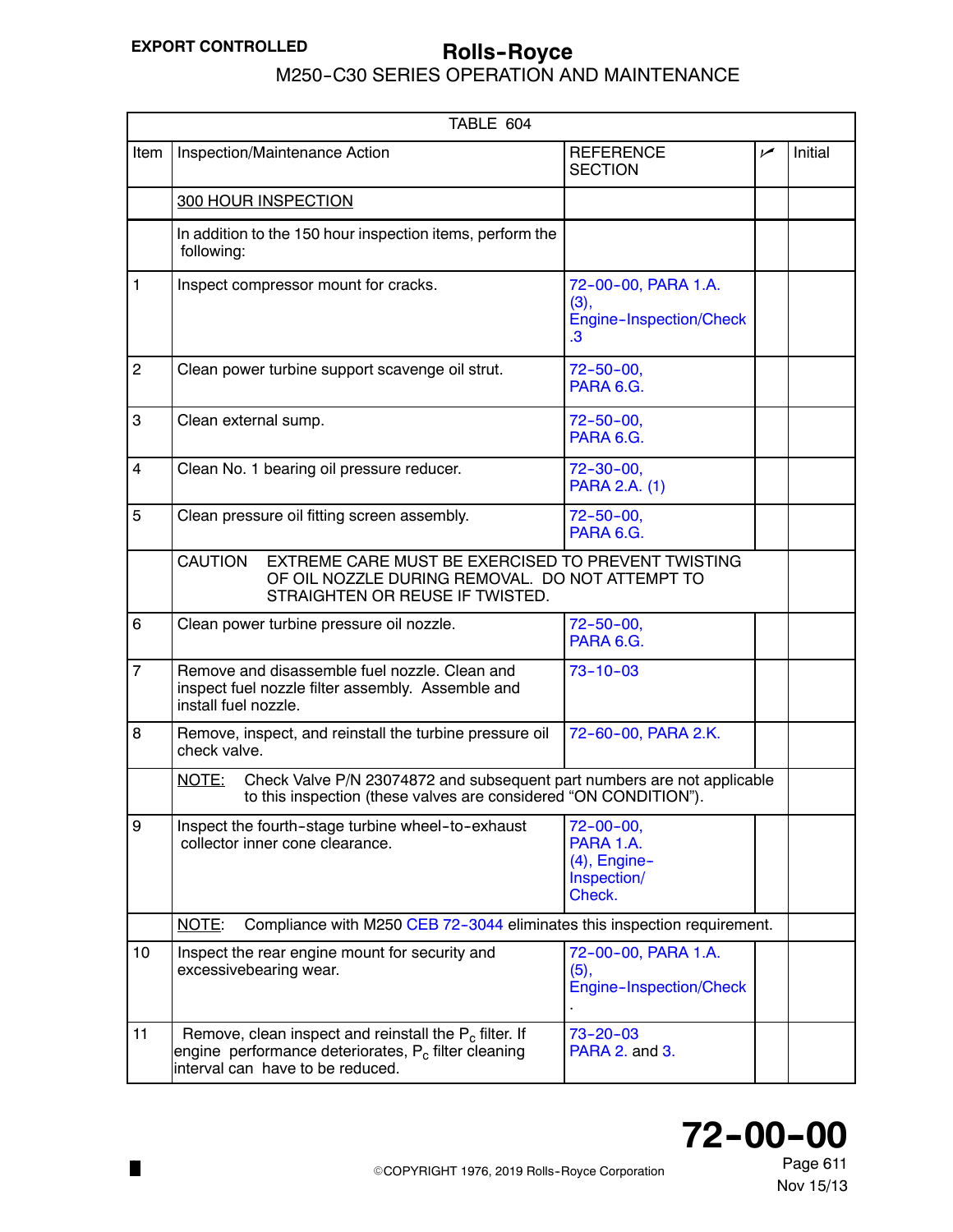<span id="page-6-0"></span>

|                  | TABLE 604 (cont)                                                                                                                                                                                                                                                                                                                                                                                                                       |                                                     |     |         |  |
|------------------|----------------------------------------------------------------------------------------------------------------------------------------------------------------------------------------------------------------------------------------------------------------------------------------------------------------------------------------------------------------------------------------------------------------------------------------|-----------------------------------------------------|-----|---------|--|
| Item             | Inspection/Maintenance Action                                                                                                                                                                                                                                                                                                                                                                                                          | <b>REFERENCE</b><br><b>SECTION</b>                  | سما | Initial |  |
|                  | 300 HOUR INSPECTION (cont)                                                                                                                                                                                                                                                                                                                                                                                                             |                                                     |     |         |  |
|                  | WARNING: PROPER TIGHTENING OF ENGINE TUBING CONNECTIONS IS CRITICAL TO<br>FLIGHT SAFETY. CORRECT TORQUE VALUES MUST BE USED AT ALL TIMES.<br>EXCESSIVE TORQUE ON PNEUMATIC SENSING SYSTEM CONNECTIONS<br>RESULTS IN CRACKING OF THE FLARE CAUSING AN AIR LEAK WHICH CAN<br>CAUSE FLAMEOUT, POWER LOSS OR OVERSPEED.                                                                                                                    |                                                     |     |         |  |
| 12               | Inspect $N_1$ shafting.                                                                                                                                                                                                                                                                                                                                                                                                                | $72 - 50 - 00$ ,<br>PARA 6.A.                       |     |         |  |
|                  | Compliance with M250 CEB 72-3059, 72-3096, 72-3100, A-72-3134 (twin<br>NOTE:<br>engine applications), and A-72-3135 (single engine applications) eliminates<br>this inspectionrequirement.                                                                                                                                                                                                                                             |                                                     |     |         |  |
| 13               | On power and accessory gearbox cover, check the<br>applied torque on all turbine and exhaust collector<br>support-to-gearbox retaining nuts. Torque must be<br>120-150 lb in. (14-17 N·m).                                                                                                                                                                                                                                             | 72-50-00, para 1.B.                                 |     |         |  |
| 14               | Inspect the thermocouple assembly (TOT/MGT).                                                                                                                                                                                                                                                                                                                                                                                           | $77 - 20 - 01$<br>PARA 2.B.                         |     |         |  |
| 15               | Visually inspect the outer combustion case (sheet<br>metal and weld seams) for cracks. Pay particular<br>attention to the weld seams in the area of the igniter<br>plugs, dummy plug, drain valves, fuel nozzle bosses,<br>armpit braze patch and adjacent areas. Use a bright<br>light and mirror as necessary. The OCC does not<br>have to be removed. Perform a Leak Tec check for<br>installed OCC's and an FPI for removed OCC's. | $72 - 40 - 00$<br>Para 2.B.(1), (2), (3) and<br>(4) |     |         |  |
|                  | TABLE 605                                                                                                                                                                                                                                                                                                                                                                                                                              |                                                     |     |         |  |
| Item             | Inspection/Maintenance Action                                                                                                                                                                                                                                                                                                                                                                                                          | <b>REFERENCE</b><br><b>SECTION</b>                  | سما | Initial |  |
|                  | 600 HOUR INSPECTION                                                                                                                                                                                                                                                                                                                                                                                                                    |                                                     |     |         |  |
|                  | The following inspection is required every 600 hours time since last inspection.                                                                                                                                                                                                                                                                                                                                                       |                                                     |     |         |  |
| 1                | Do the scavenge oil filter impending bypass function<br>check as in Facet Service Bulletin No. 090589 (Ref.<br>Rolls-Royce CSL 3116) for all aircraft equipped with<br>an external scavenge filter system. Follow the Facet<br>instructions and time intervals, or follow this<br>recommended inspection interval each 600 hours.                                                                                                      |                                                     |     |         |  |
|                  | TABLE 606                                                                                                                                                                                                                                                                                                                                                                                                                              |                                                     |     |         |  |
| Item             | Inspection/Maintenance Action                                                                                                                                                                                                                                                                                                                                                                                                          | <b>REFERENCE</b><br><b>SECTION</b>                  | مما | Initial |  |
|                  | 2000 HOUR INSPECTION                                                                                                                                                                                                                                                                                                                                                                                                                   |                                                     |     |         |  |
|                  | The following inspection is required every 2000 hours time since last inspection.                                                                                                                                                                                                                                                                                                                                                      |                                                     |     |         |  |
| 1                | Fuel control filter inspection.                                                                                                                                                                                                                                                                                                                                                                                                        | $73 - 20 - 02$<br>PARA 5.A.                         |     |         |  |
| $\boldsymbol{2}$ | Fuel nozzle filter inspection (if applicable)                                                                                                                                                                                                                                                                                                                                                                                          | $73 - 10 - 03$ ,<br>PARA 3.C.                       |     |         |  |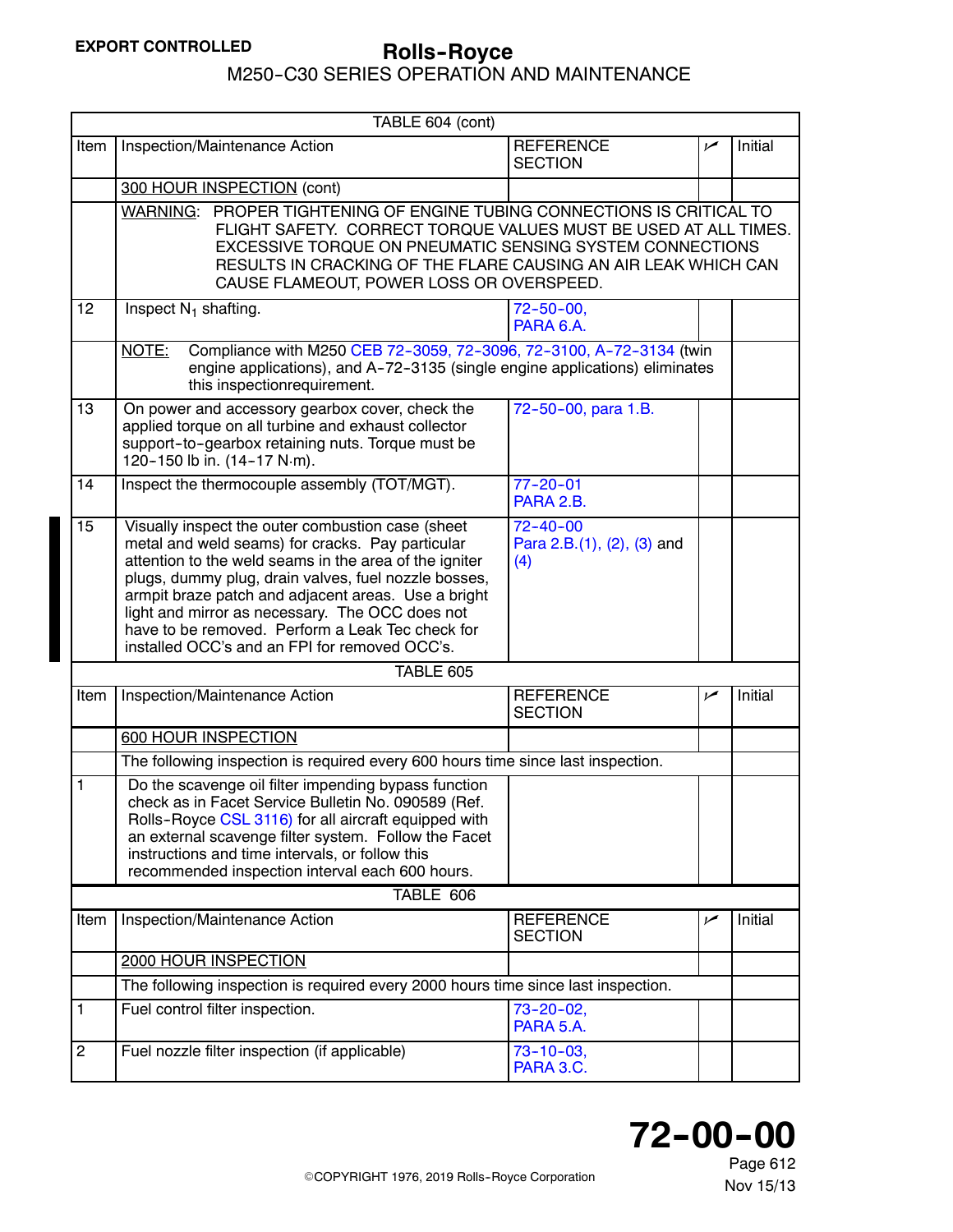M250-C30 SERIES OPERATION AND MAINTENANCE

<span id="page-7-0"></span>

| TABLE 606 (cont)        |                                                                                                                                                                                                                                                                     |                                                       |    |         |  |
|-------------------------|---------------------------------------------------------------------------------------------------------------------------------------------------------------------------------------------------------------------------------------------------------------------|-------------------------------------------------------|----|---------|--|
| Ite<br>m                | <b>Inspection/Maintenance Action</b>                                                                                                                                                                                                                                | <b>REFERENCE</b><br><b>SECTION</b>                    | مم | Initial |  |
|                         | 2000 HOUR INSPECTION (cont)                                                                                                                                                                                                                                         |                                                       |    |         |  |
| $\overline{3}$          | Remove and replace the low pressure fuel filter<br>element. Before discarding filter, inspect for signs of<br>contaminants. If any are found, inspect the entire fuel<br>system and clean if necessary.                                                             | $73 - 10 - 05$<br>PARA 2.                             |    |         |  |
| $\overline{\mathbf{4}}$ | Inspect the combustion liner.                                                                                                                                                                                                                                       | $72 - 40 - 00$ ,<br>PARA 1.C.                         |    |         |  |
| 5                       | Inspect the outer combustion case for cracks using<br>Leak-Tek and/or dye penetrant.                                                                                                                                                                                | $72 - 40 - 00$ ,<br>PARA 2.B.(2)<br>$(3)$ , and $(4)$ |    |         |  |
| 6                       | Inspect the compressor discharge air tubes.                                                                                                                                                                                                                         | $72 - 40 - 00$ ,<br>PARA 4.C.                         |    |         |  |
| $\overline{7}$          | Inspect the $N_2$ overspeed mounting dampers.                                                                                                                                                                                                                       | $73 - 21 - 00$ ,<br>PARA 7.B.                         |    |         |  |
| 8                       | Inspect the spur adapter gearshaft, compressor rotor<br>splined adapter and associated impeller bore.                                                                                                                                                               | $72 - 30 - 00$<br>PARA 4.B.(2),<br>4.C. and 4.E.      |    |         |  |
| 9                       | Inspect the turbine to compressor coupling, turbine<br>splined adapter, power turbine inner shaft and turbine<br>shaft-to-pinion gear coupling.<br>Turbine to compressor coupling is part of the turbine<br>assembly                                                | $72 - 50 - 00$ ,<br>PARA 6.A.<br>and $6.B.$           |    |         |  |
| 10                      | Examine the power drivetrain gears.<br>Disassembly of the gearbox is not necessary for this<br>inspection.                                                                                                                                                          | <b>CSL 3225</b>                                       |    |         |  |
|                         | NOTES: Not applicable for:<br>Torquemeter gear part number 23084248 and subsequent<br>Power take-off gear part number 23084249 and subsequent<br>Pinion gear part number 23084247 and subsequent.                                                                   |                                                       |    |         |  |
|                         | NOTES: The following inspections are recommended whenever the turbine or compressor is<br>removed in-between the required 2000 hour inspection.                                                                                                                     |                                                       |    |         |  |
|                         | Anytime the compressor is removed from the engine, visually inspect the aft end of the<br>spur adapter gearshaft for worn or damaged spines.                                                                                                                        |                                                       |    |         |  |
|                         | Anytime the turbine is removed from the engine visually inspect the splines on the<br>following items, turbine-to-compressor coupling, turbine splined adapter, power turbine<br>outer shaft and turbine shaft-to-pinion gear coupling for worn or damaged splines. |                                                       |    |         |  |
|                         | If spline wear or damage is observed the appropriate maintenance action is required.<br>(Refer to item 8 and 9 above).                                                                                                                                              |                                                       |    |         |  |
|                         | Inspection intervals must not exceed 2000 hours.                                                                                                                                                                                                                    |                                                       |    |         |  |



Page 612A Nov 15/13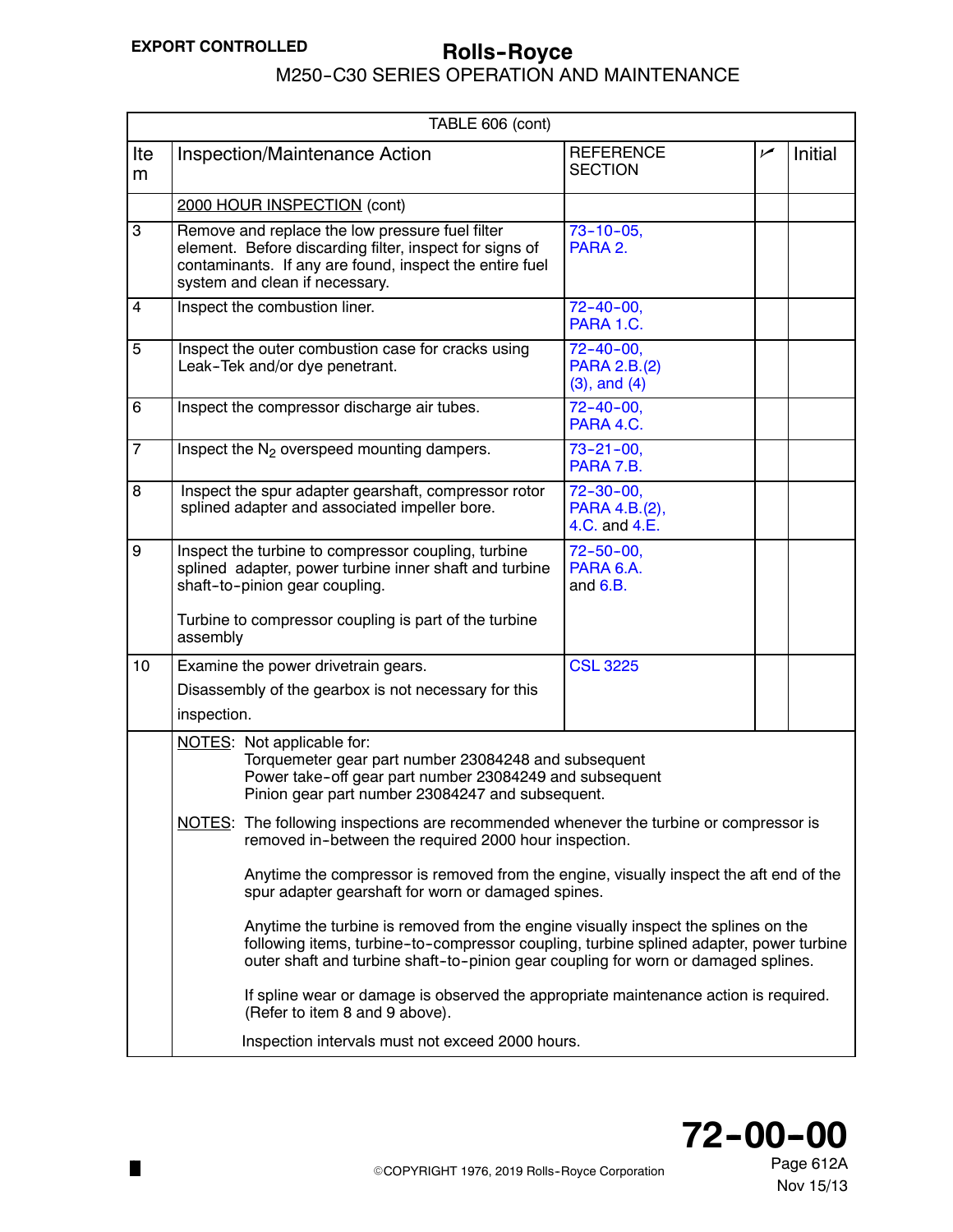|  | M250-C30 SERIES OPERATION AND MAINTENANCE |  |
|--|-------------------------------------------|--|
|  |                                           |  |

|              | Table 607                                                                                                                                                                                                                                                                                                                                                                                                    |                                                                                                                                                                                                                                                                                                                                                                                                                                                            |                                    |     |         |  |  |
|--------------|--------------------------------------------------------------------------------------------------------------------------------------------------------------------------------------------------------------------------------------------------------------------------------------------------------------------------------------------------------------------------------------------------------------|------------------------------------------------------------------------------------------------------------------------------------------------------------------------------------------------------------------------------------------------------------------------------------------------------------------------------------------------------------------------------------------------------------------------------------------------------------|------------------------------------|-----|---------|--|--|
|              |                                                                                                                                                                                                                                                                                                                                                                                                              | <b>Inspection Checksheet</b>                                                                                                                                                                                                                                                                                                                                                                                                                               |                                    |     |         |  |  |
|              |                                                                                                                                                                                                                                                                                                                                                                                                              |                                                                                                                                                                                                                                                                                                                                                                                                                                                            |                                    |     |         |  |  |
|              |                                                                                                                                                                                                                                                                                                                                                                                                              |                                                                                                                                                                                                                                                                                                                                                                                                                                                            |                                    |     |         |  |  |
|              |                                                                                                                                                                                                                                                                                                                                                                                                              |                                                                                                                                                                                                                                                                                                                                                                                                                                                            |                                    |     |         |  |  |
|              | This inspection checksheet is to be used when performing scheduled inspections. This form<br>may be locally reproduced and/or expanded to reflect the aircraft operating environment.<br>Keep the completed sheets as a permanent part of the aircraft engine records. Detailed<br>information regarding each inspection item is contained in the referenced Operation and<br>Maintenance Manual paragraphs. |                                                                                                                                                                                                                                                                                                                                                                                                                                                            |                                    |     |         |  |  |
|              | CAUTION: BEFORE UNDERTAKING ANY INSPECTION OR MAINTENANCE ACTION, CON-<br>SULT THE REFERENCED PARAGRAPHS OF THE OPERATION AND MAINTE-<br>NANCE MANUAL. FAILURE TO FOLLOW THE RECOMMENDED INSTRUCTIONS<br>IN THE MANUAL COULD RESULT IN EQUIPMENT DAMAGE OR DESTRUCTION,<br>POSSIBLY RESULTING IN PERSONNEL DEATH OR INJURY.                                                                                  |                                                                                                                                                                                                                                                                                                                                                                                                                                                            |                                    |     |         |  |  |
|              | THIS INSPECTION CHECKLIST CAN ONLY BE USED IF THE OPERATOR IS US-<br>NOTE:<br>ING AN APPROVED THIRD GENERATION (HTS) OIL AND AN<br>APPROVED AIRFRAME MOUNTED SCAVENGE OIL FILTER.                                                                                                                                                                                                                            |                                                                                                                                                                                                                                                                                                                                                                                                                                                            |                                    |     |         |  |  |
|              | NOTE:                                                                                                                                                                                                                                                                                                                                                                                                        | COMPLIANCE TO THE 150 HOUR AND 300 HOUR ITEMS IN THIS TABLE MUST<br>BE PERFORMED AT LEAST EVERY 12 CALENDAR MONTHS OR BY HOURS,<br><b>WHICHEVER OCCURS FIRST.</b>                                                                                                                                                                                                                                                                                          |                                    |     |         |  |  |
| <b>Item</b>  |                                                                                                                                                                                                                                                                                                                                                                                                              | Inspection/Maintenance Action                                                                                                                                                                                                                                                                                                                                                                                                                              | <b>REFERENCE</b><br><b>SECTION</b> | سما | Initial |  |  |
|              |                                                                                                                                                                                                                                                                                                                                                                                                              | 150 HOUR INSPECTION                                                                                                                                                                                                                                                                                                                                                                                                                                        |                                    |     |         |  |  |
| $\mathbf{1}$ |                                                                                                                                                                                                                                                                                                                                                                                                              | Inspect for extension of impending oil filter bypass<br>indicator. If indicator is extended, clean oil filter.                                                                                                                                                                                                                                                                                                                                             | $72 - 60 - 00$<br>PARA 1.C.        |     |         |  |  |
|              |                                                                                                                                                                                                                                                                                                                                                                                                              | It is possible for the impending oil filter bypass<br>indicator to extend during a start of a cold soaked<br>engine, giving an erroneous indication of a dirty oil<br>filter. If the impending filter bypass indicator is<br>extended, run the engine until the oil is at operating<br>temperature and push the indicator button in. If the<br>button remains in throughout the normal speed range<br>of the engine, the filter does not require cleaning. |                                    |     |         |  |  |

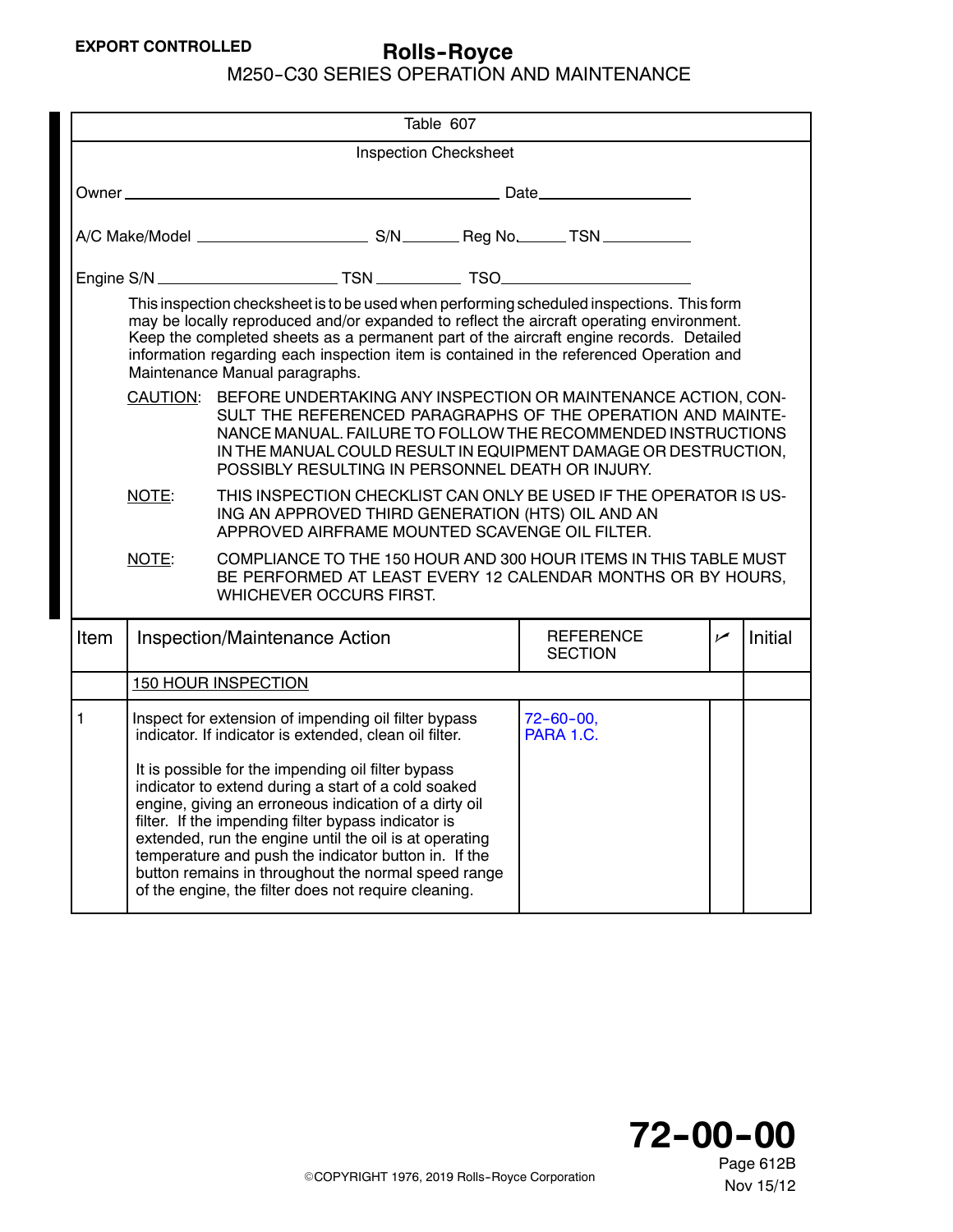### M250-C30 SERIES OPERATION AND MAINTENANCE

<span id="page-9-0"></span>

| Item           | Inspection/Maintenance Action                                                                                                                                                                                                                                                                                                                                                                                                                                                                                                        | <b>REFERENCE</b><br><b>SECTION</b>                  | سما | <b>Initial</b> |  |  |
|----------------|--------------------------------------------------------------------------------------------------------------------------------------------------------------------------------------------------------------------------------------------------------------------------------------------------------------------------------------------------------------------------------------------------------------------------------------------------------------------------------------------------------------------------------------|-----------------------------------------------------|-----|----------------|--|--|
|                | <b>150 HOUR INSPECTION</b>                                                                                                                                                                                                                                                                                                                                                                                                                                                                                                           |                                                     |     |                |  |  |
| $\overline{c}$ | Clean and inspect the fuel nozzle. If no airframe<br>mounted fuel filter is installed, inspect the fuel nozzle<br>filter. Install fuel nozzle with proper number of spacers.                                                                                                                                                                                                                                                                                                                                                         | $73 - 10 - 03$                                      |     |                |  |  |
|                | WHEN THERE IS EVIDENCE THE AIRFRAME OR ENGINE FUEL FILTER HAS<br>CAUTION:<br>BEEN BYPASSED, THE GAS PRODUCER FUEL CONTROL INLET FILTER AND<br>THE FUEL NOZZLE FILTER, MUST BE CLEANED. (REFER TO SPECIAL IN-<br>SPECTIONS, 72-00-00, TABLE 608.) IF ANY CONTAMINATION IS FOUND IN<br>THE FUEL NOZZLE FILTER, THE FUEL CONTROL MUST BE SENT TO AN<br>AUTHORIZED REPAIR FACILITY FOR INTERNAL CLEANING. REFERENCE<br>MUST ALSO BE MADE TO THE AIRFRAME MAINTENANCE MANUAL FOR<br>FUEL SYSTEM MAINTENANCE FOLLOWING FUEL CONTAMINATION. |                                                     |     |                |  |  |
| 3              | Inspect for extension of impending fuel filter bypass<br>indicator. If indicator is extended, replace fuel filter.                                                                                                                                                                                                                                                                                                                                                                                                                   | $73 - 10 - 05$ ,<br>PARA 2.                         |     |                |  |  |
|                | If contamination is present, inspect fuel filter in the fuel<br>control and the filter in the fuel nozzle. Ground run<br>engine to assure proper operation of control system.                                                                                                                                                                                                                                                                                                                                                        | $73 - 20 - 02$<br>PARA 5.A.                         |     |                |  |  |
| 4              | Visually inspect the outer combustion case (sheet<br>metal and weld seams) for cracks. Pay particular<br>attention to the weld seams in the area of the igniter<br>plugs, dummy plug, drain valves, fuel nozzle bosses,<br>armpit braze patch and adjacent areas. Use a bright<br>light and mirror as necessary. The OCC does not<br>have to be removed. Perform a Leak Tec check for<br>installed OCC's and an FPI for removed OCC's.                                                                                               | $72 - 40 - 00$<br>Para 2.B.(1), (2), (3) and<br>(4) |     |                |  |  |
|                | <b>300 HOUR INSPECTION</b>                                                                                                                                                                                                                                                                                                                                                                                                                                                                                                           |                                                     |     |                |  |  |
|                | In addition to the 150 hour inspection items, perform the<br>following:                                                                                                                                                                                                                                                                                                                                                                                                                                                              |                                                     |     |                |  |  |
| 1              | Inspect the engine for obvious loose bolts, broken or<br>loose connections, security of mounting accessories,<br>and broken or missing safeties. Check accessible<br>areas for obvious damage and evidence of fuel and oil<br>leakage.                                                                                                                                                                                                                                                                                               |                                                     |     |                |  |  |
|                | Check B-nuts for presence and alignment of torque<br>stripes. B-nuts with missing torque stripes must be<br>loosened and retightened, before application of new<br>torque stripes.                                                                                                                                                                                                                                                                                                                                                   |                                                     |     |                |  |  |
| $\overline{c}$ | Inspect the compressor impeller leading edges for<br>damage.                                                                                                                                                                                                                                                                                                                                                                                                                                                                         | $72 - 30 - 00,$<br>para 4.B.                        |     |                |  |  |
| 3              | Clean the compressor, as required, with a chemical<br>wash solution if dirt buildup is evident.                                                                                                                                                                                                                                                                                                                                                                                                                                      | $72 - 30 - 00$ ,<br>para 5.B.                       |     |                |  |  |
| 4              | Without disassembly, inspect the turbine and exhaust<br>collector supports for condition of welded joints, cracks<br>and buckling.                                                                                                                                                                                                                                                                                                                                                                                                   | $72 - 50 - 00,$<br>para 6.L. and para 8.B.          |     |                |  |  |



Page 612C Nov 15/13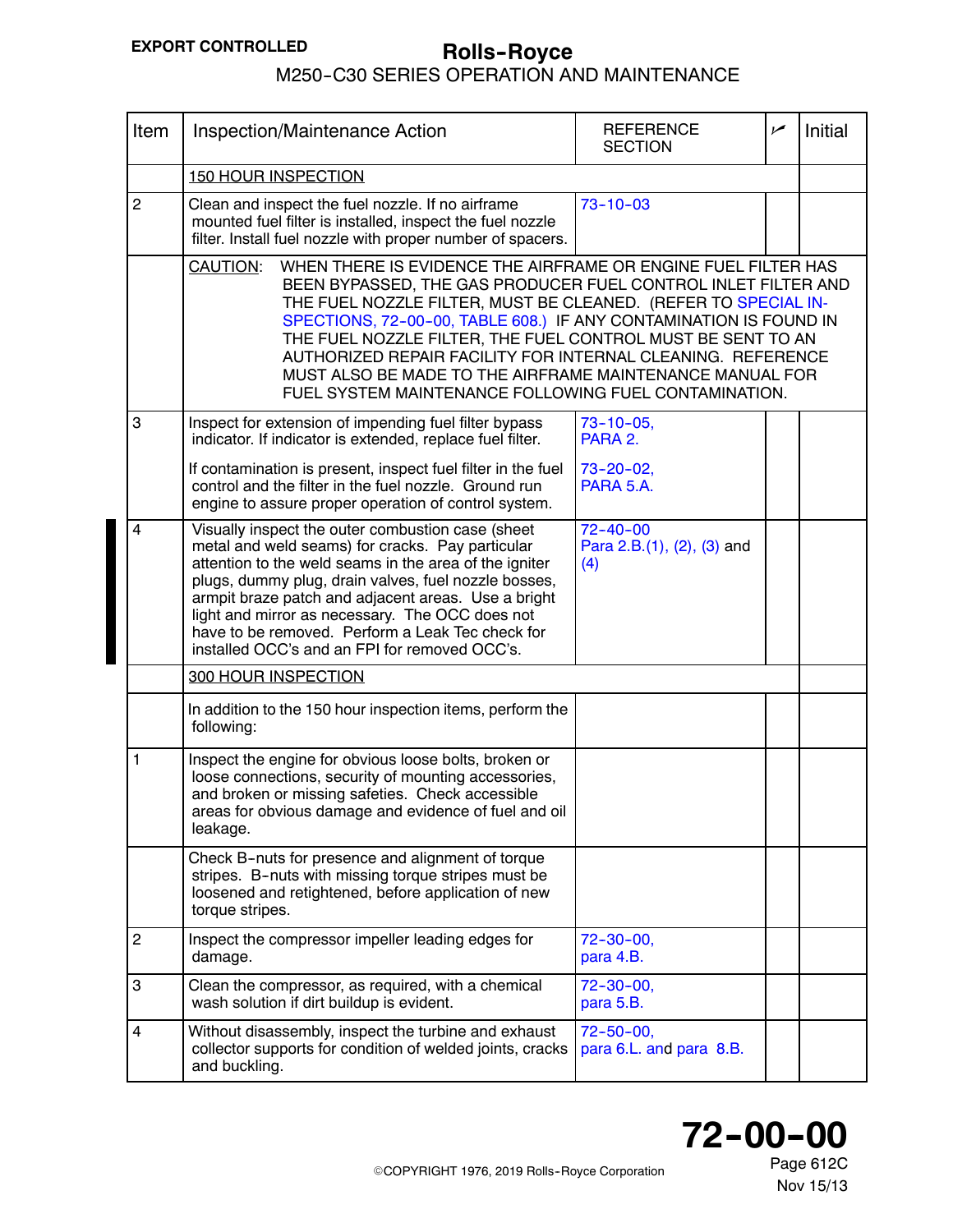| Item           | Inspection/Maintenance Action                                                                                                                                                                                                                                                                                                                                                                                                          | <b>REFERENCE</b><br><b>SECTION</b>                                        | سما | Initial |
|----------------|----------------------------------------------------------------------------------------------------------------------------------------------------------------------------------------------------------------------------------------------------------------------------------------------------------------------------------------------------------------------------------------------------------------------------------------|---------------------------------------------------------------------------|-----|---------|
|                | 300 HOUR INSPECTION (cont)                                                                                                                                                                                                                                                                                                                                                                                                             |                                                                           |     |         |
| 5              | Using a small mirror and a flashlight, inspect flow divider<br>inside turbine and exhaust collector support for cracks<br>or separated tack welds. If cracking of sheet metal or<br>welds is found but limits are not exceeded, inspect<br>every 25 hours until support is repaired, flow divider is<br>removed, or limits are exceeded.<br>Compliance with M250 CEB 72-3040 eliminates this<br>inspection requirement.                | $72 - 50 - 00$<br>para 6.L.<br>and para<br>8.B.                           |     |         |
| 6              | Inspect the engine fuel system for evidence of leakage.<br>Check condition and security of fittings and tubing.<br>Check fuel control lever for freedom of operation and<br>full travel. Check condition and security of all linkages.                                                                                                                                                                                                 | $73 - 00 - 00$ ,<br>para 2.A.                                             |     |         |
| $\overline{7}$ | Inspect the engine mounts for condition and<br>security.                                                                                                                                                                                                                                                                                                                                                                               |                                                                           |     |         |
| 8              | Visually inspect the outer combustion case (sheet<br>metal and weld seams) for cracks. Pay particular<br>attention to the weld seams in the area of the igniter<br>plugs, dummy plug, drain valves, fuel nozzle bosses,<br>armpit braze patch and adjacent areas. Use a bright<br>light and mirror as necessary. The OCC does not have<br>to be removed. Perform a Leak Tec check for installed<br>OCC's and an FPI for removed OCC's. | $72 - 40 - 00$<br>Para 2.B.(1), (2), (3) and<br>(4)                       |     |         |
| $\mathbf 9$    | Inspect electrical harness for loose, chafed, frayed, or<br>broken wires and loose connectors.                                                                                                                                                                                                                                                                                                                                         |                                                                           |     |         |
| 10             | For aircraft with external energy absorbing ring installed,<br>inspect ring upper bracket for cracks.<br>Reference M250 CEB-A-72-3124, Revision No. 2                                                                                                                                                                                                                                                                                  |                                                                           |     |         |
|                | CAUTION: NORMAL ENGINES USE A MINIMAL AMOUNT OF OIL. HOWEVER,<br>ANY SUDDEN INCREASE IN OIL CONSUMPTION IS INDICATIVE OF OIL SYSTEM<br>PROBLEMS AND MUST BE CORRECTED. ENGINE DAMAGE CAN OCCUR.                                                                                                                                                                                                                                        |                                                                           |     |         |
| 11             | Check oil supply level.<br>If the engine has been idle for more than 15 minutes,<br>motor the engine for 30 seconds to scavenge any oil<br>that may drain into the gearbox from the oil tank.<br>Failure to completely scavenge the oil from the<br>gearbox will cause a false indication of high oil<br>consumption. See Post Flight Check No. 3.                                                                                     | $72 - 00 - 00$ ,<br>Table 101<br>Trouble-shooting,<br>items 17<br>and 18. |     |         |
|                | NOTE:<br>Check oil supply level within 15 minutes of engine shutdown.                                                                                                                                                                                                                                                                                                                                                                  |                                                                           |     |         |
| 12             | Record component changes, inspections, and<br>compliance with technical instructions as required.<br>Report engine difficulties to Rolls-Royce and/or<br>Authorized Maintenance Center (AMC) on a Field<br>Service Report (FSR) submitted on FAST at<br><https: fast.aeromanager-online.com=""> as required.</https:>                                                                                                                  |                                                                           |     |         |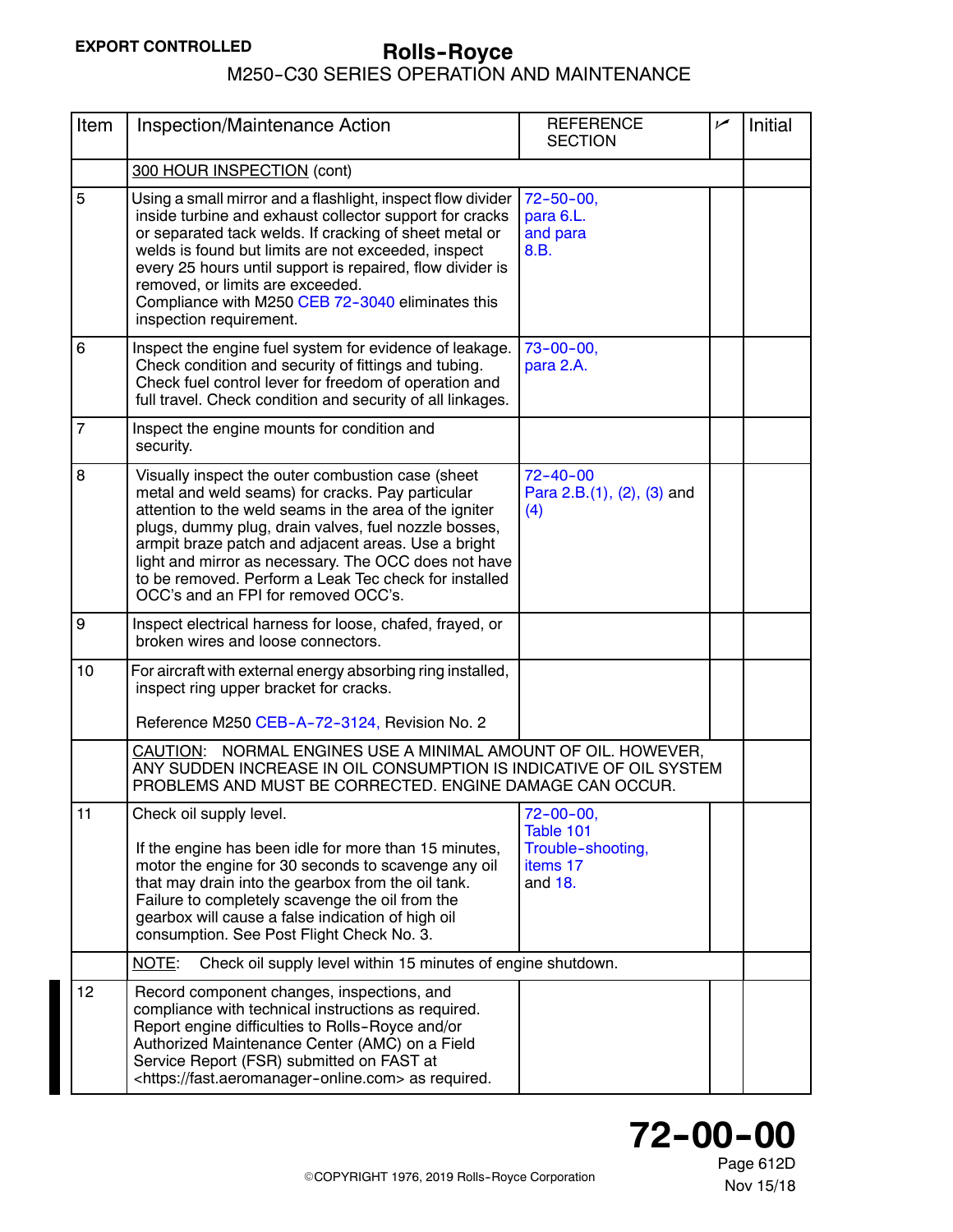# **Rolls--Royce EXPORT CONTROLLED** M250-C30 SERIES OPERATION AND MAINTENANCE

| Item | Inspection/Maintenance Action                                                                                                                                      | <b>REFERENCE</b><br><b>SECTION</b>                                  | مم | Initial |
|------|--------------------------------------------------------------------------------------------------------------------------------------------------------------------|---------------------------------------------------------------------|----|---------|
|      | 300 HOUR INSPECTION (cont)                                                                                                                                         |                                                                     |    |         |
| 13   | Without disassembly, check the compressor discharge<br>air tubes. Inspect for air leaks, dents, cracks, chafing,<br>and proper clamping.                           | $72 - 40 - 00$ ,<br><b>Table 203.</b>                               |    |         |
| 14   | Inspect compressor scroll for cracks. Pay particular<br>attention to welded areas.                                                                                 | Not allowed, remove and<br>replace with a new or<br>repaired part.  |    |         |
| 15   | Clean the burner drain valve. Ensure that the airframe<br>$72 - 40 - 00$<br>overboard is clear. Refer to aircraft manual for<br>PARA 3.<br>maintenance procedures. |                                                                     |    |         |
| 16   | Inspect the anti-icing, bleed air, and overspeed solenoid<br>valves for loose, chafed, frayed or broken wires, loose<br>connections and security of attachment.    |                                                                     |    |         |
| 17   | Inspect the horizontal and vertical firewall shields for<br>cracks.                                                                                                | 72-50-00, PARA 6.K.                                                 |    |         |
|      | Continued sheet metal or tube cracking can be an<br>indication of excessive engine, engine accessory, or<br>airframe vibration.                                    |                                                                     |    |         |
| 18   | Check fuel control and power turbine governor for<br>proper rigging.                                                                                               | $73 - 20 - 01$ ,<br>PARA 2.C.<br>and<br>$73 - 20 - 02$<br>PARA 2.C. |    |         |
| 19   | On power and accessory gearbox cover, check the<br>applied torque on all turbine and exhaust collector<br>support-to-gearbox retaining nuts.                       | $72 - 50 - 00,$<br>PARA 1.B.                                        |    |         |
|      | Torque must be 120-150 lb in. (14-17 N·m).<br>Compliance with M250 CEB-72-3017 cancels this<br>periodic inspection requirement.                                    |                                                                     |    |         |
| 20   | Remove, clean, operationally test, and reinstall the<br>magnetic drain plugs:                                                                                      | $72 - 00 - 00$ ,<br>PARA 8.E.                                       |    |         |
|      | Standard type - examine the chip<br>a.<br>detector end of the plugs for cracks.                                                                                    |                                                                     |    |         |
|      | b.<br>Quick disconnect - examine the locking<br>pins and flanged inserts for wear.                                                                                 |                                                                     |    |         |
|      | Torque 60-80 lb in. (6.8-9.0 Nm). No cracks are                                                                                                                    |                                                                     |    |         |
|      | permitted. Examine each chip detector separately.                                                                                                                  |                                                                     |    |         |
| 21   | Inspect ignition lead for burning, chafing or cracking of<br>conduit. Also, check for loose connectors and/or<br>broken lockwire.                                  | $74 - 20 - 02$<br>PARA 2.                                           |    |         |
|      | Perform operational check of ignitors.                                                                                                                             | 74-20-01,<br>PARA 2.B.                                              |    |         |



Nov 15/18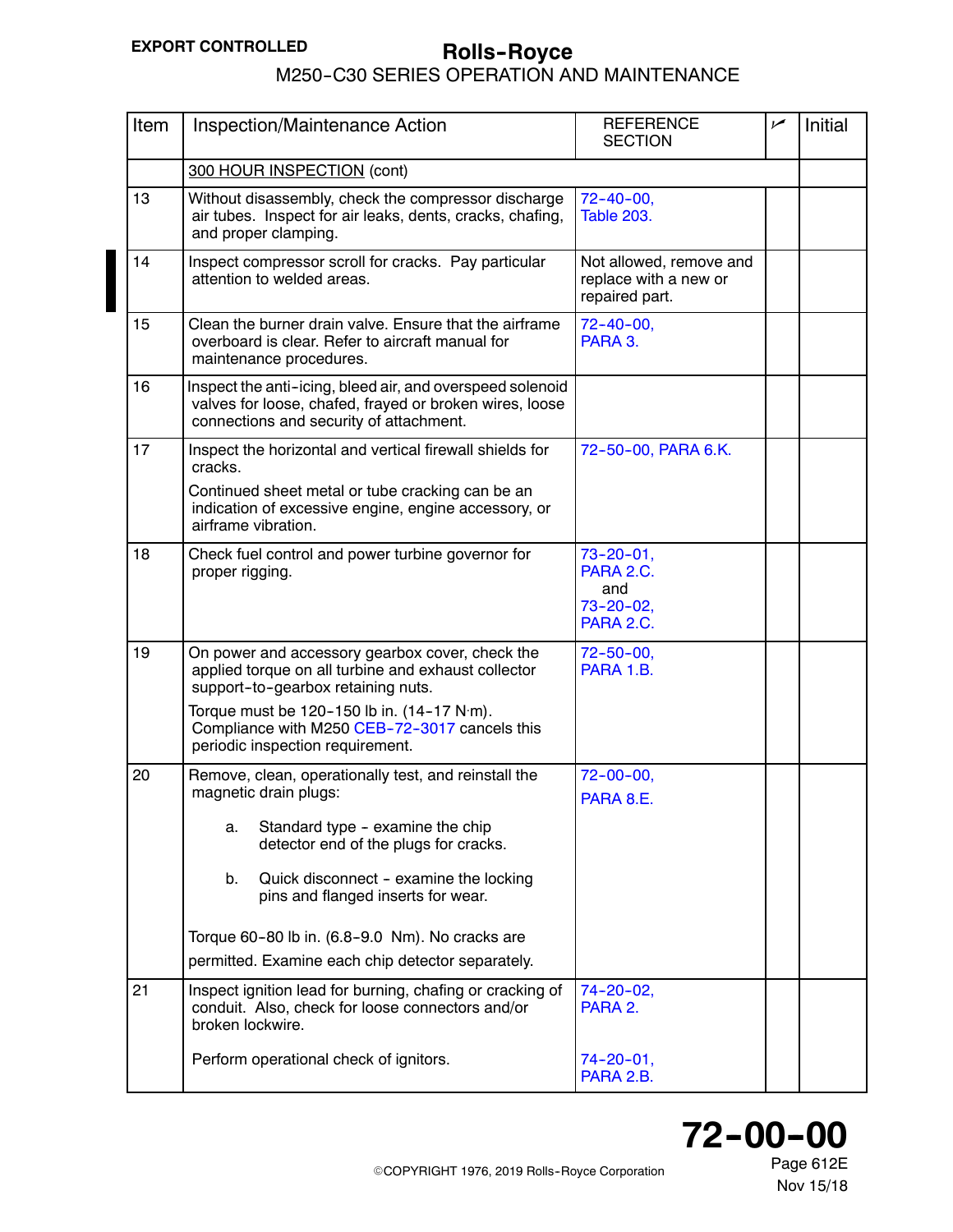| Item | Inspection/Maintenance Action                                                                                                                                                                                                                                                                                                                                                   | <b>REFERENCE</b><br><b>SECTION</b>                           | سما | Initial |  |  |
|------|---------------------------------------------------------------------------------------------------------------------------------------------------------------------------------------------------------------------------------------------------------------------------------------------------------------------------------------------------------------------------------|--------------------------------------------------------------|-----|---------|--|--|
|      | 300 HOUR INSPECTION (cont)                                                                                                                                                                                                                                                                                                                                                      |                                                              |     |         |  |  |
| 22   | Remove, inspect, clean and reinstall the oil filter.                                                                                                                                                                                                                                                                                                                            | $72 - 60 - 00.$<br>PARA 1.C.                                 |     |         |  |  |
| 23   | Measure and record power turbine support pressure<br>oil nozzle flow from scavenge oil strut. Record and<br>retain flow record.                                                                                                                                                                                                                                                 | $72 - 50 - 00$ ,<br>PARA 6.E.                                |     |         |  |  |
|      | Flow                                                                                                                                                                                                                                                                                                                                                                            |                                                              |     |         |  |  |
|      | Compare with previous flow. Any large deviation<br>could indicate carbon buildup.                                                                                                                                                                                                                                                                                               |                                                              |     |         |  |  |
|      | While motoring $N_1$ to 16-18% the minimum flow is<br>90cc in 15 seconds.                                                                                                                                                                                                                                                                                                       |                                                              |     |         |  |  |
| 24   | Drain the oil system and refill.                                                                                                                                                                                                                                                                                                                                                | $72 - 00 - 00$ ,<br><b>PARA 8.D.,</b><br>Engine-             |     |         |  |  |
|      | Oil changed at:                                                                                                                                                                                                                                                                                                                                                                 | Servicing.                                                   |     |         |  |  |
|      | 300 hours: __________<br>600 hours:                                                                                                                                                                                                                                                                                                                                             |                                                              |     |         |  |  |
|      | NOTE:<br>With an STC approved external scavenge oil filter, and using approved high<br>thermal<br>stability (HTS) oil, the oil change interval is 600 hours or 12 months.                                                                                                                                                                                                       |                                                              |     |         |  |  |
|      | NOTE:<br>Refer to M250 CSL-3126, Recommended Sequence, Engine Oil Change for<br>additional instructions.                                                                                                                                                                                                                                                                        |                                                              |     |         |  |  |
| 25   | Service oil filter.                                                                                                                                                                                                                                                                                                                                                             | $72 - 60 - 00$ ,                                             |     |         |  |  |
|      | If excessive carbon is found in the filter, inspect the<br>scavenge and pressure oil system. Refer to<br>72-50-00 PARA 6.E., 6.F., 6.G., 6.H., 7.A., and 7.B.                                                                                                                                                                                                                   | PARA 1.C.                                                    |     |         |  |  |
| 26   | Inspect $P_c$ filter for proper clamping and security.                                                                                                                                                                                                                                                                                                                          | $73 - 20 - 03$                                               |     |         |  |  |
| 27   | Without disassembly or removal of the P <sub>c</sub> filter<br>assembly from the mounting bracket, inspect using a<br>10X magnification and a bright light to detect any<br>signs of cracks, paying particular attention to both of<br>the end fittings at their junction with the end walls. If<br>cracks are detected, remove assembly and comply<br>with M250 CEB-A-75-3017. |                                                              |     |         |  |  |
|      | Compliance with M250 CEB-A-75-3017 eliminates this inspection<br>NOTE:<br>requirement.                                                                                                                                                                                                                                                                                          |                                                              |     |         |  |  |
| 28   | Inspect compressor mount for cracks.                                                                                                                                                                                                                                                                                                                                            | 72-00-00, PARA 1.A.<br>(3),<br>Engine-Inspection/Check<br>.3 |     |         |  |  |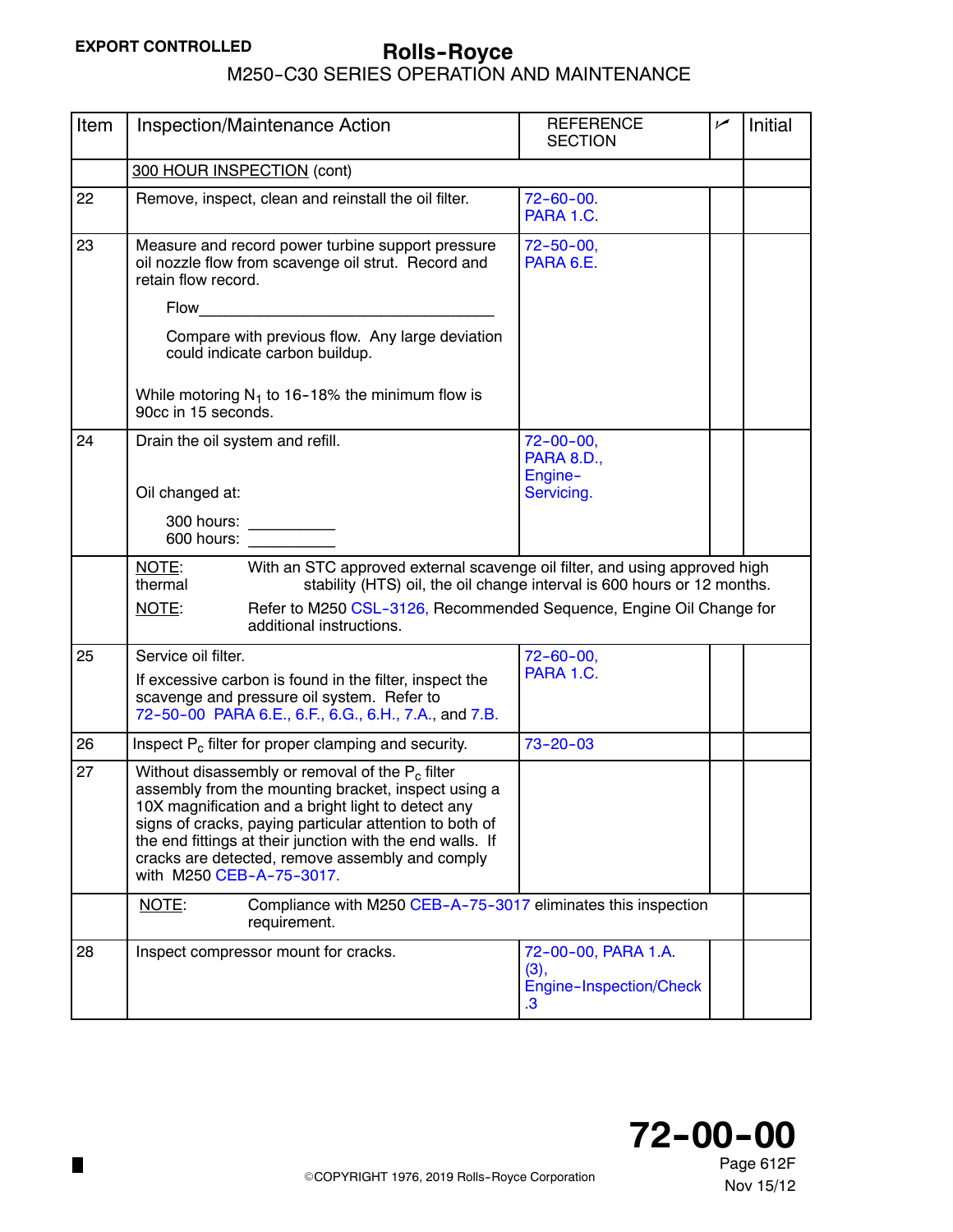# <span id="page-13-0"></span>**Rolls--Royce EXPORT CONTROLLED** M250-C30 SERIES OPERATION AND MAINTENANCE

| Item |                                                                                                                                                                                                                                                                                                                         | Inspection/Maintenance Action                                                                                                 | <b>REFERENCE</b><br><b>SECTION</b>                                        | مما | Initial |
|------|-------------------------------------------------------------------------------------------------------------------------------------------------------------------------------------------------------------------------------------------------------------------------------------------------------------------------|-------------------------------------------------------------------------------------------------------------------------------|---------------------------------------------------------------------------|-----|---------|
|      | 300 HOUR INSPECTION (cont)                                                                                                                                                                                                                                                                                              |                                                                                                                               |                                                                           |     |         |
| 29   |                                                                                                                                                                                                                                                                                                                         | Clean power turbine support scavenge oil strut.                                                                               | $72 - 50 - 00$ ,<br>PARA 6.G.                                             |     |         |
| 30   | Clean external sump.                                                                                                                                                                                                                                                                                                    |                                                                                                                               | $72 - 50 - 00$ ,<br>PARA 6.G.                                             |     |         |
| 31   | Clean No.1 bearing oil pressure reducer.                                                                                                                                                                                                                                                                                |                                                                                                                               | $72 - 30 - 00$<br>PARA 2.A. (1)                                           |     |         |
| 32   |                                                                                                                                                                                                                                                                                                                         | Clean pressure oil fitting screen assembly.                                                                                   | $72 - 50 - 00$ ,<br>PARA 6.G.                                             |     |         |
|      | EXTREME CARE MUST BE EXERCISED TO PREVENT<br><b>CAUTION:</b><br>TWISTING OF OIL NOZZLE DURING REMOVAL. DO NOT<br>ATTEMPT TO STRAIGHTEN OR REUSE IF TWISTED.                                                                                                                                                             |                                                                                                                               |                                                                           |     |         |
| 33   |                                                                                                                                                                                                                                                                                                                         | Clean power turbine pressure oil nozzle.                                                                                      | $72 - 50 - 00$ ,<br>PARA 6.G.                                             |     |         |
| 34   | Remove and disassemble fuel nozzle. Clean and<br>$73 - 10 - 03$<br>inspect fuel nozzle filter assembly. Assemble and<br>install fuel nozzle.                                                                                                                                                                            |                                                                                                                               |                                                                           |     |         |
| 35   | Remove, inspect, and reinstall the turbine pressure oil<br>72-60-00, PARA 2.K.<br>check valve.                                                                                                                                                                                                                          |                                                                                                                               |                                                                           |     |         |
|      | Check Valve P/N 23074872 and subsequent part numbers are not<br>NOTE:<br>applicable to this inspection (these valves are considered "ON<br>CONDITION").                                                                                                                                                                 |                                                                                                                               |                                                                           |     |         |
| 36   | Inspect the fourth-stage turbine wheel-to-exhaust<br>collector inner cone clearance.                                                                                                                                                                                                                                    |                                                                                                                               | $72 - 00 - 00$ ,<br>PARA 1.A.<br>$(4)$ , Engine-<br>Inspection/<br>Check. |     |         |
|      | NOTE:<br>Compliance with M250 CEB 72-3044 eliminates this inspection<br>requirement.                                                                                                                                                                                                                                    |                                                                                                                               |                                                                           |     |         |
| 37   | excessive bearing wear.                                                                                                                                                                                                                                                                                                 | Inspect the rear engine mount for security and                                                                                | 72-00-00, PARA 1.A.<br>(5),<br>Engine-Inspection/Check                    |     |         |
| 38   | interval can be reduced.                                                                                                                                                                                                                                                                                                | Remove, clean, inspect, and reinstall the $P_c$ filter. If<br>engine performance deteriorates, P <sub>c</sub> filter cleaning | $73 - 20 - 03$<br>PARA 2. and 3.                                          |     |         |
|      | PROPER TIGHTENING OF ENGINE TUBING CONNECTIONS IS CRITICAL TO<br>CAUTION:<br>FLIGHT SAFETY. CORRECT TORQUE VALUES MUST BE USED AT ALL<br>TIMES. EXCESSIVE TORQUE ON PNEUMATIC SENSING SYSTEM CONNEC<br>TIONS RESULTS IN CRACKING OF THE FLARE CAUSING AN AIR LEAK<br>WHICH CAN CAUSE FLAMEOUT, POWER LOSS OR OVERSPEED. |                                                                                                                               |                                                                           |     |         |
| 39   | Inspect $N_1$ shafting.                                                                                                                                                                                                                                                                                                 |                                                                                                                               | $72 - 50 - 00$ ,<br>PARA 6.A.                                             |     |         |

# **72--00--00**

Page 612G Nov 15/11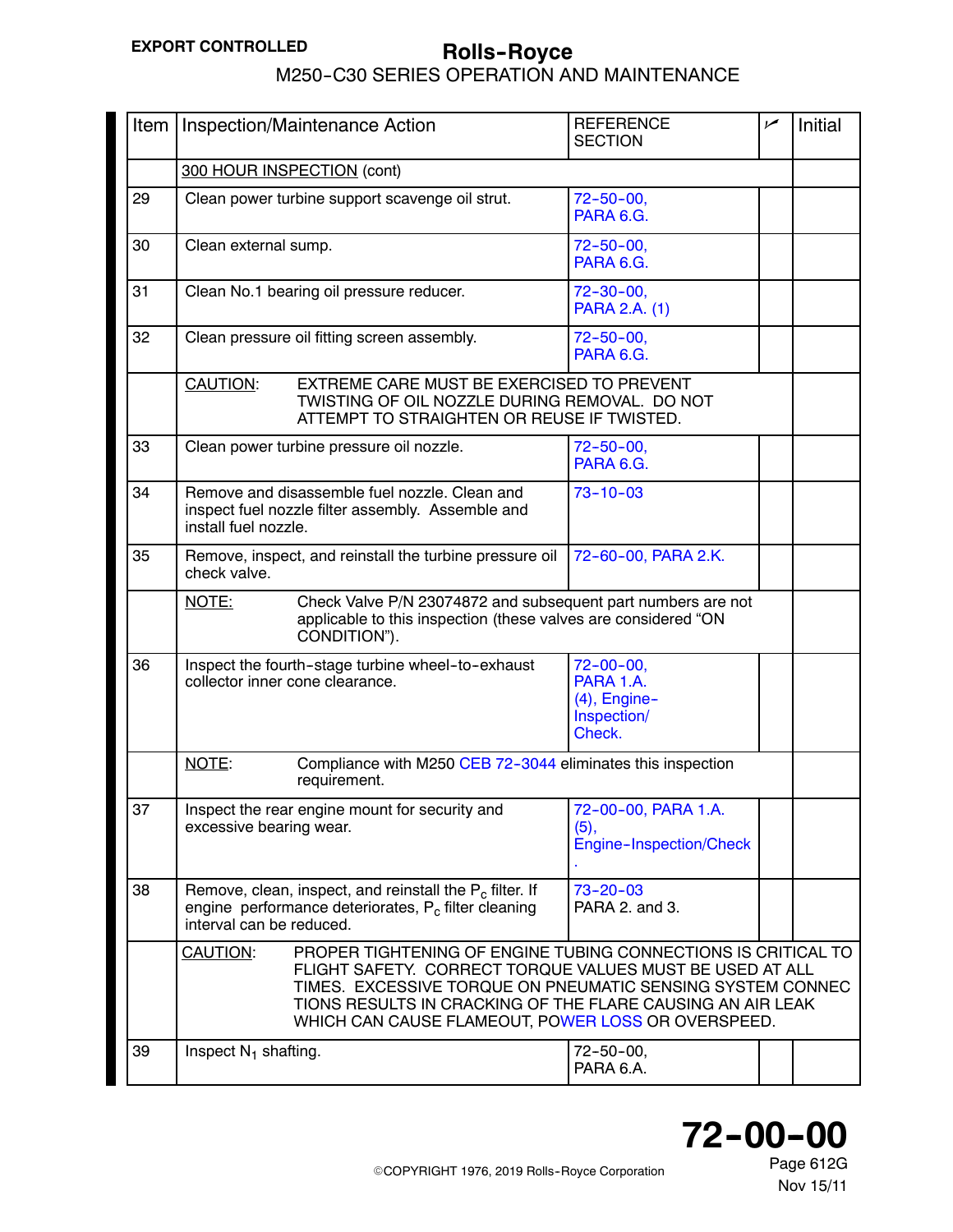<span id="page-14-0"></span>

| Item           | Inspection/Maintenance Action                                                                                                                                                                                                                                                                                                     | <b>REFERENCE</b><br><b>SECTION</b>                    | ممر | <b>Initial</b> |  |  |
|----------------|-----------------------------------------------------------------------------------------------------------------------------------------------------------------------------------------------------------------------------------------------------------------------------------------------------------------------------------|-------------------------------------------------------|-----|----------------|--|--|
|                | 300 HOUR INSPECTION (cont)                                                                                                                                                                                                                                                                                                        |                                                       |     |                |  |  |
|                | NOTE:<br>Compliance with M250 CEB 72-3059, 72-3096, 72-3100, A-72-3134 (twin engine<br>applications), and A-72-3135 (single engine applications) eliminates this inspection<br>requirement.                                                                                                                                       |                                                       |     |                |  |  |
|                |                                                                                                                                                                                                                                                                                                                                   |                                                       |     |                |  |  |
| 41             | Inspect the thermocouple assembly (TOT/MGT).                                                                                                                                                                                                                                                                                      | $77 - 20 - 01$<br>PARA 2.B.                           |     |                |  |  |
|                | 600 HOUR INSPECTION                                                                                                                                                                                                                                                                                                               |                                                       |     |                |  |  |
|                | The following inspection is required every 600 hours time since last inspection.                                                                                                                                                                                                                                                  |                                                       |     |                |  |  |
| 1              | Do the scavenge oil filter impending bypass function<br>check as in Facet Service Bulletin No. 090589 (Ref.<br>Rolls-Royce CSL 3116) for all aircraft equipped with<br>an external scavenge filter system. Follow the Facet<br>instructions and time intervals, or follow this<br>recommended inspection interval each 600 hours. |                                                       |     |                |  |  |
|                | 2000 HOUR INSPECTION                                                                                                                                                                                                                                                                                                              |                                                       |     |                |  |  |
|                | The following inspection is required every 2000 hours time since last inspection.                                                                                                                                                                                                                                                 |                                                       |     |                |  |  |
| 1              | Fuel control filter inspection.                                                                                                                                                                                                                                                                                                   | $73 - 20 - 02$ ,<br>PARA 5.A.                         |     |                |  |  |
| $\overline{2}$ | Fuel nozzle filter inspection (if applicable)                                                                                                                                                                                                                                                                                     | $73 - 10 - 03$ ,<br>PARA 3.C.                         |     |                |  |  |
| 3              | Remove and replace the low pressure fuel filter<br>element. Before discarding filter, inspect for signs of<br>contaminants. If any are found, inspect the entire fuel<br>system and clean if necessary.                                                                                                                           | $73 - 10 - 05$ ,<br>PARA 2.                           |     |                |  |  |
| 4              | Inspect the combustion liner.                                                                                                                                                                                                                                                                                                     | $72 - 40 - 00$ ,<br>PARA 1.C.                         |     |                |  |  |
| 5              | Examine the outer combustion case for cracks using<br>eak-Tek and/or Fluorescent Penetrant Inspection<br>(FPI).                                                                                                                                                                                                                   | $72 - 40 - 00$<br>PARA 2.B.(2)<br>$(3)$ , and $(4)$ . |     |                |  |  |
| 6              | Inspect the compressor discharge air tubes.                                                                                                                                                                                                                                                                                       | $72 - 40 - 00$ ,<br>PARA 4.C.                         |     |                |  |  |
| $\overline{7}$ | Inspect the N <sub>2</sub> overspeed mounting dampers.                                                                                                                                                                                                                                                                            | $73 - 21 - 00$ ,<br>PARA 7.B.                         |     |                |  |  |